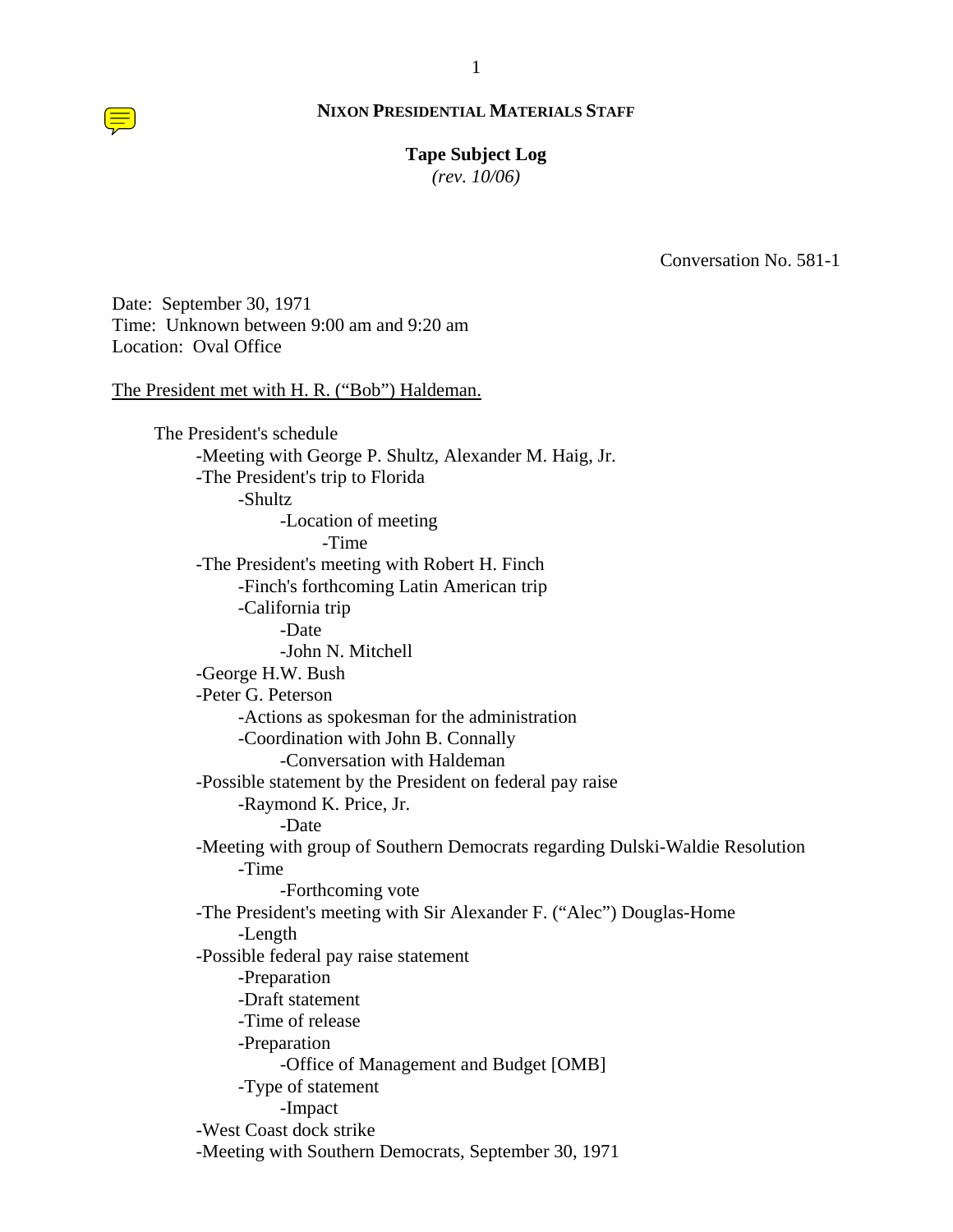#### **Tape Subject Log**

*(rev. 10/06)*

Conv. No. 581-1 (cont.)

-Time -Shultz -Time of meeting -The President's meeting with leaders of various national educational organizations -Number of members -Time, length of meeting Meeting with education group -Shultz -John D. Ehrlichman -Sidney Marland President's schedule -Luis Echeverria -Henry A. Kissinger's recommendation -Bogdan Crnobrnja -Kissinger's recommendation US domestic activities -Tom C. Huston -Work on bombing halt study -Copies of study -Central Intelligence Agency [CIA] -1968 studies -President Lyndon B. Johnson -Date -Richard M. Helms -Possible call from Ehrlichman or Haldeman -Daniel Ellsberg Charles W. Colson -Possible Cabinet meeting -The President's role -Follow-up action Edward M. ("Ted") Kennedy -Statement on Vietnam negotiations -Follow-up by administration -Allen S. Drury -Comparison of Kennedy to character in book Advise and Consent -John F. Kennedy -Nikita S. Khrushchev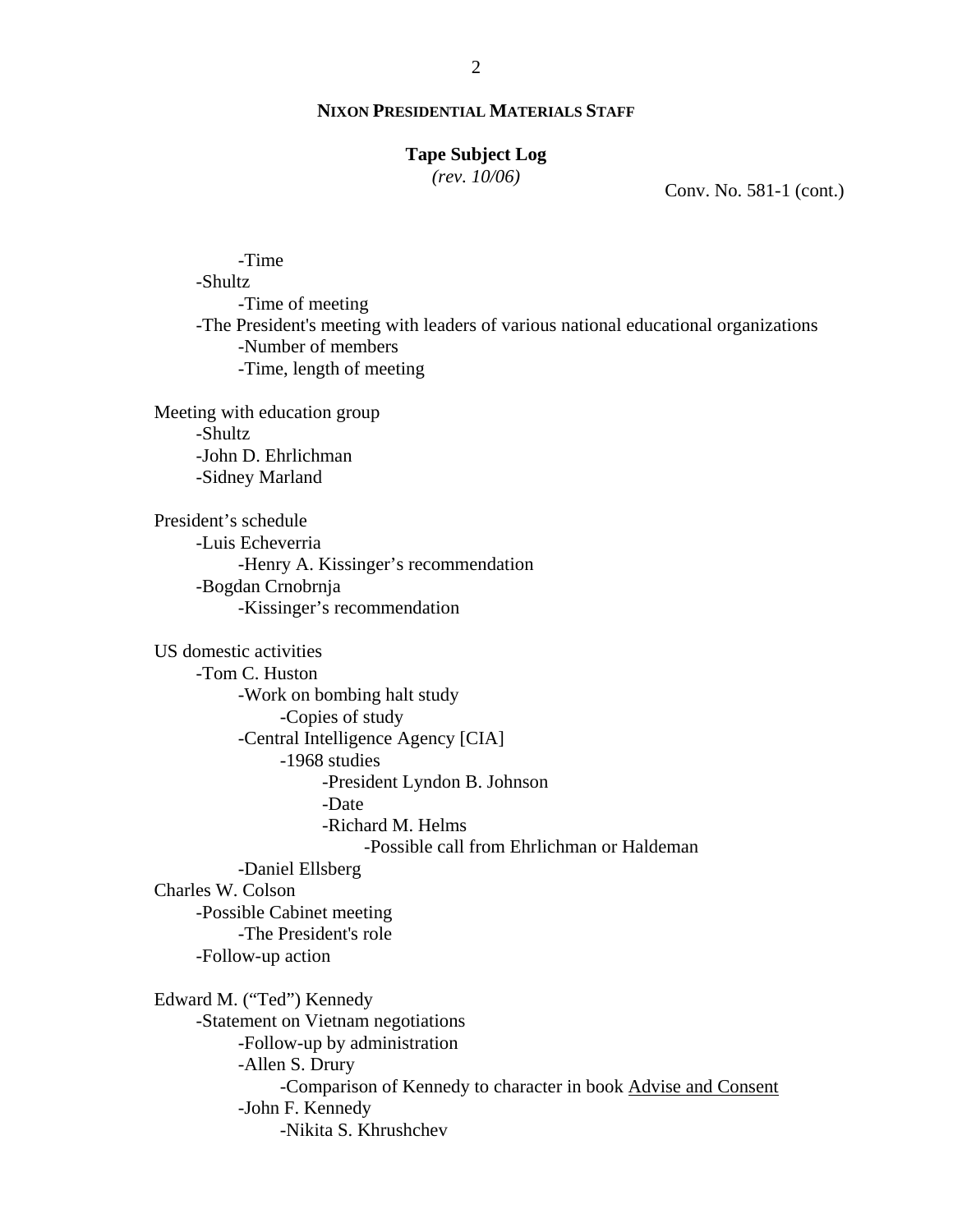#### **Tape Subject Log**

*(rev. 10/06)*

Conv. No. 581-1 (cont.)

-Apology scenario comparison -Vietnam issue response by Republicans -Senator Barry M. Goldwater -Compared to others

US economy

-Car sales -Foreign cars -Inventories -Situation -Knowledge

### George Meany

-Comment about Richard H. Poff

Supreme Court appointment

-Letter to the President from a group of Congressmen on Poff's possible nomination -Congressmen Joe D. Waggoner, Thomas B. Abernethy, Earle Cabell, Al Ullman, Walter Flowers, Ed Edmondson, Omar Burleson [(or) Bill D. Burlison?], Don Fugal [?], Martha W. Griffiths [?], W. R. Poage, Robert L.F. Sikes, William L. Hungate, James A. Haley, William H. Natcher, James A. Burke, Wayne Aspinall, Richardson Preyer, David Henderson, Graham Purcell, Wright Patman, Carl D. Perkins, John C. Kluczynski, William M. Colmer, Jim Wright, W. C. Daniel, Richard Ichord, Bob Casey, Watkins Abbitt, Thomas N. Downing, Paul G. Rogers -Conservatives and liberals

The President's Northwest trip

-Montana

-Michael J. Mansfield -Reactions to the President's appearances and statements -Newspaper reaction -Democrats, Republicans -Tim Babcock and J. Hugo Aaronson -Visit by the President -Reaction -Oregon -Leaders -State chairmen -Media coverage -Washington state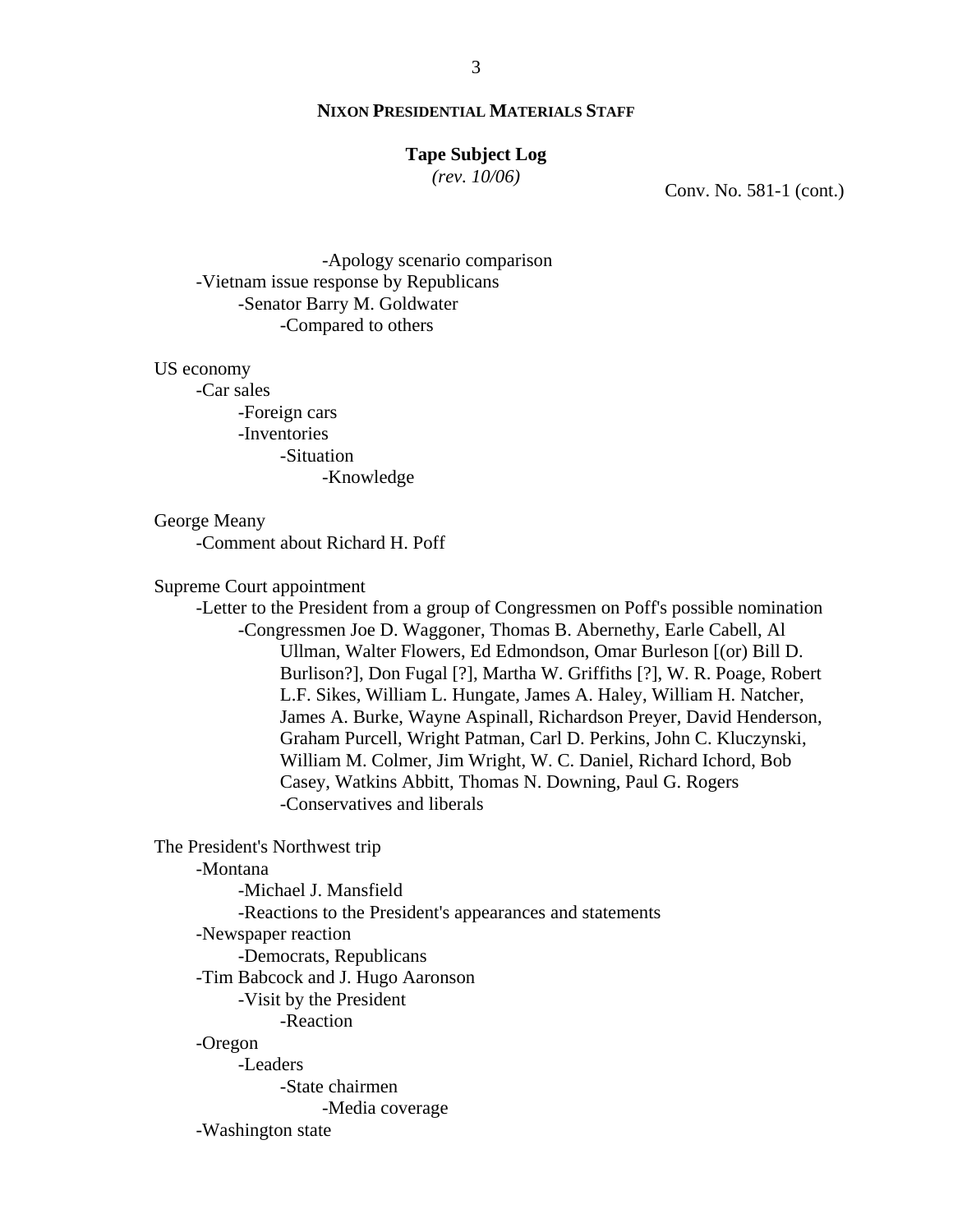### **Tape Subject Log**

*(rev. 10/06)*

Conv. No. 581-1 (cont.)

-Reactions by crowds -Demonstrators -Political effect -Type of media coverage -Reactions by leaders in the state -Alaska -Reactions to the President's visit -Walter J. Hickel and state Republicans -Herbert G. Klein's arrangements -Local Republican officials -Reactions -Hickel

The President's schedule -Meeting with Ehrlichman -Meeting with Bush

Albert Sindlinger -Handling -Paul W. McCracken -Colson -Luncheon -Possible contract -Church service -Invitation -Arthur F. Burns

The President's schedule -Meeting with editorial writers -Date -Timing -Announcement of trip to the Soviet Union -Types of questions -Phase II economic policy

Funeral for Justice Hugo L. Black -The President's attendance -Possible reaction -Connally -News coverage -Event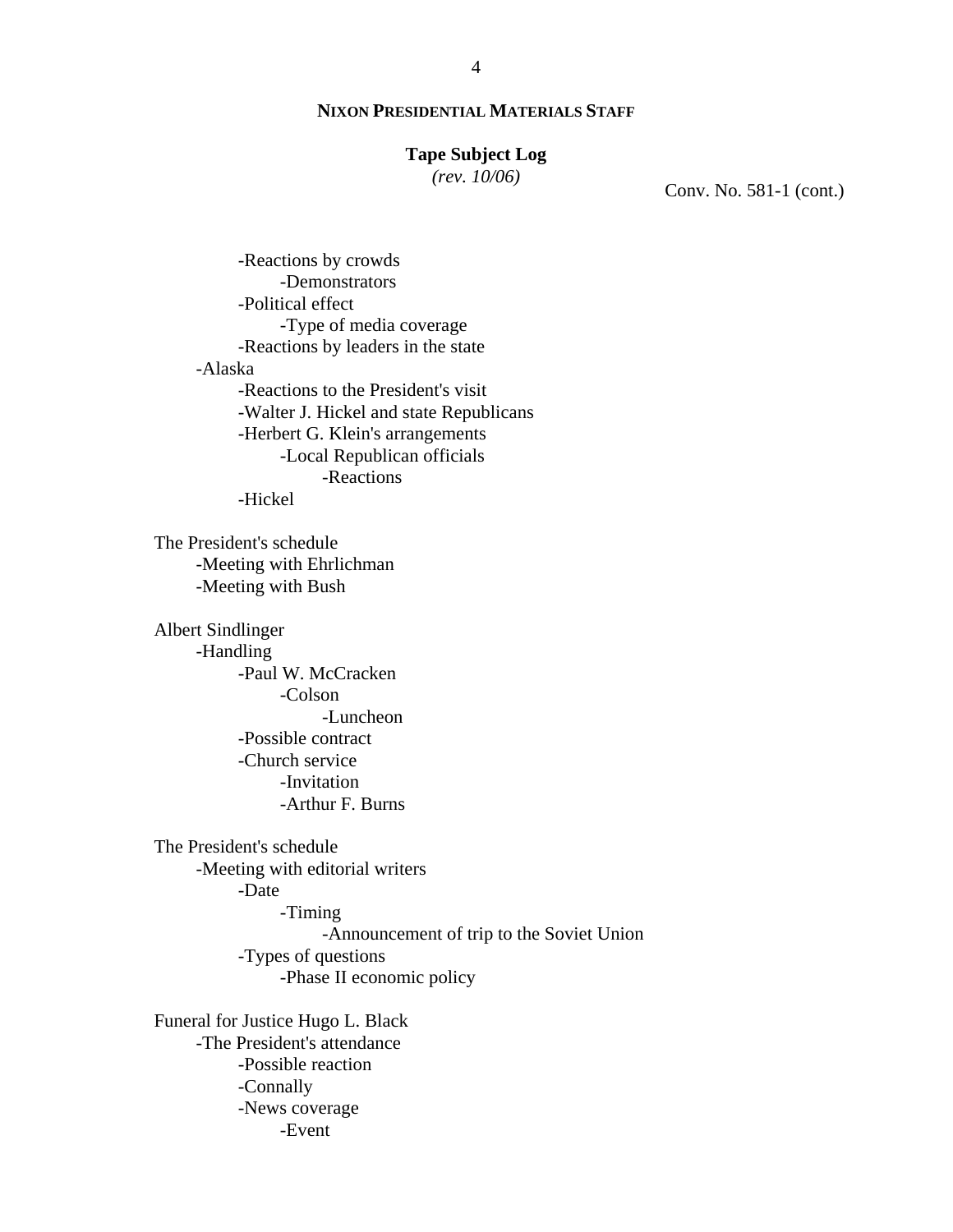#### **Tape Subject Log**

*(rev. 10/06)*

Conv. No. 581-1 (cont.)

-Pros and cons of news coverage

James D. ("Don") Hughes -Replacement as military aide

The President's schedule -Meeting with Andrei A. Gromyko -News coverage -Type of story -International Monetary Fund [IMF] reception -News coverage -Type of story -Public familiarity -Washington newspapers comparison with regional newspapers -Black's death

Kissinger entered at 9:18 am.

Schedule -Bush -Kissinger's office

Kissinger's trip to the People's Republic of China [PRC] -Forthcoming United Nations [UN] vote on China membership -Date -Changing dates -Possible effect -The President's meeting with Gromyko -Peking -Options on handling -The President's meeting with Bush

The President, Kissinger and Haldeman left at 9:20 am.

Conversation No. 581-2

Date: September 30, 1971 Time: 9:22 am - 9:54 am Location: Oval Office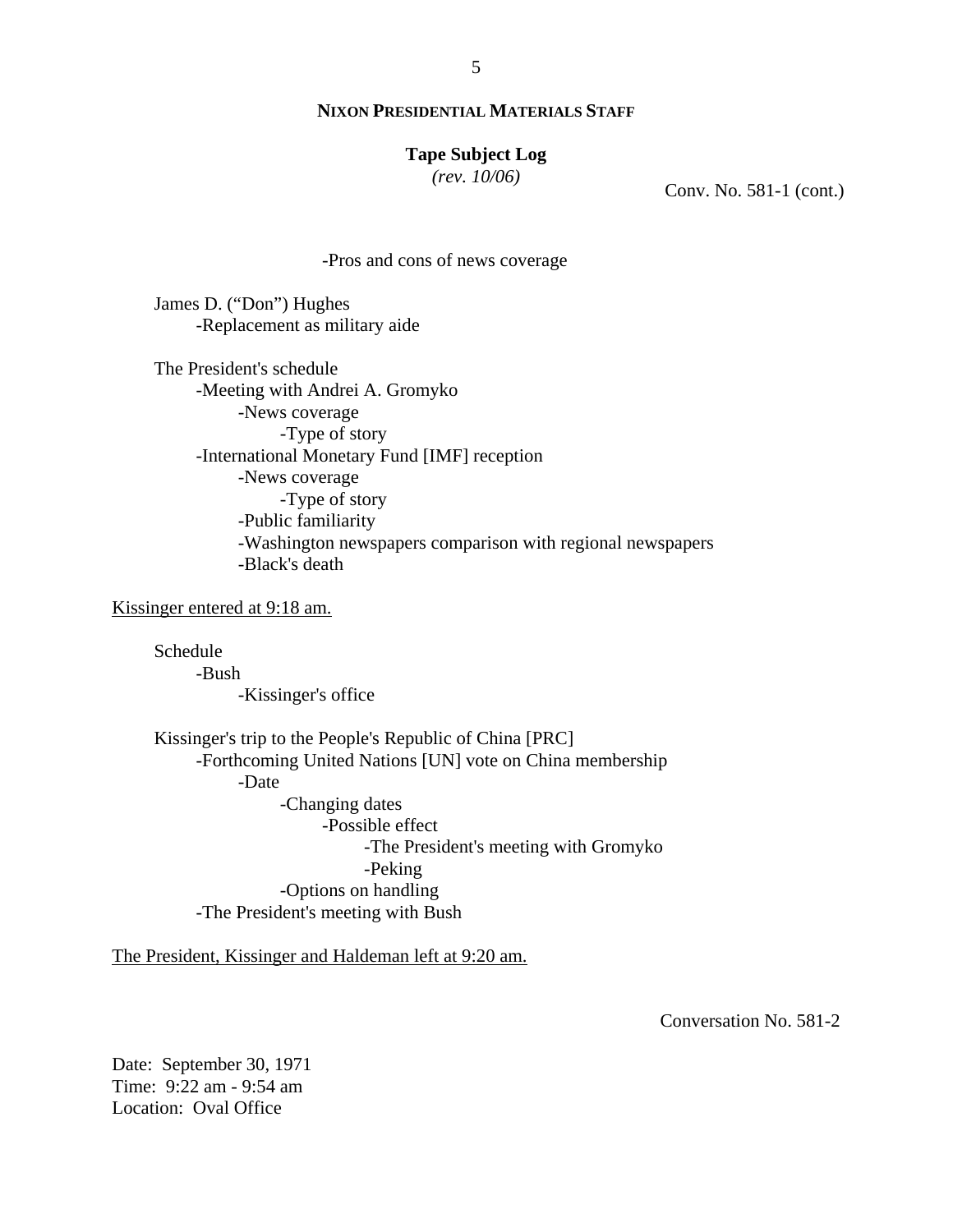# **Tape Subject Log**

*(rev. 10/06)*

# Henry A. Kissinger met with George H.W. Bush.

\*\*\*\*\*\*\*\*\*\*\*\*\*\*\*\*\*\*\*\*\*\*\*\*\*\*\*\*\*\*\*\*\*\*\*\*\*\*\*\*\*\*\*\*\*\*\*\*\*\*\*\*\*\*\*\*\*\*\*\*\*\*\*\*\*\*\*\*\*\*

BEGIN WITHDRAWN ITEM NO. 1 [National Security] [Duration: 1m 17s ]

### MIDDLE EAST

# END WITHDRAWN ITEM NO. 1

\*\*\*\*\*\*\*\*\*\*\*\*\*\*\*\*\*\*\*\*\*\*\*\*\*\*\*\*\*\*\*\*\*\*\*\*\*\*\*\*\*\*\*\*\*\*\*\*\*\*\*\*\*\*\*\*\*\*\*\*\*\*\*\*\*\*\*\*\*\*

### The President entered at an unknown time after 9:22 am.

**Greetings** 

| Taiwan's position in the United Nations [UN]              |
|-----------------------------------------------------------|
| -Debate and voting                                        |
| -Kissinger's trip to the People's Republic of China [PRC] |
| -Procedural vote                                          |
| -Type of results                                          |
| -Sir Alexander F. ("Alec") Douglas-Home                   |
| -Handling of vote                                         |
| -First vote                                               |
| -Important question vote                                  |
| -Procedural vote                                          |
| -Albanian resolution                                      |
| -Voting results                                           |
| -Dual representation                                      |
| -Situation                                                |
| -Scandinavian countries                                   |
| -US-PRC relations                                         |
| -Date of trip by Kissinger                                |
| -UN vote                                                  |
| -Date, projections                                        |
|                                                           |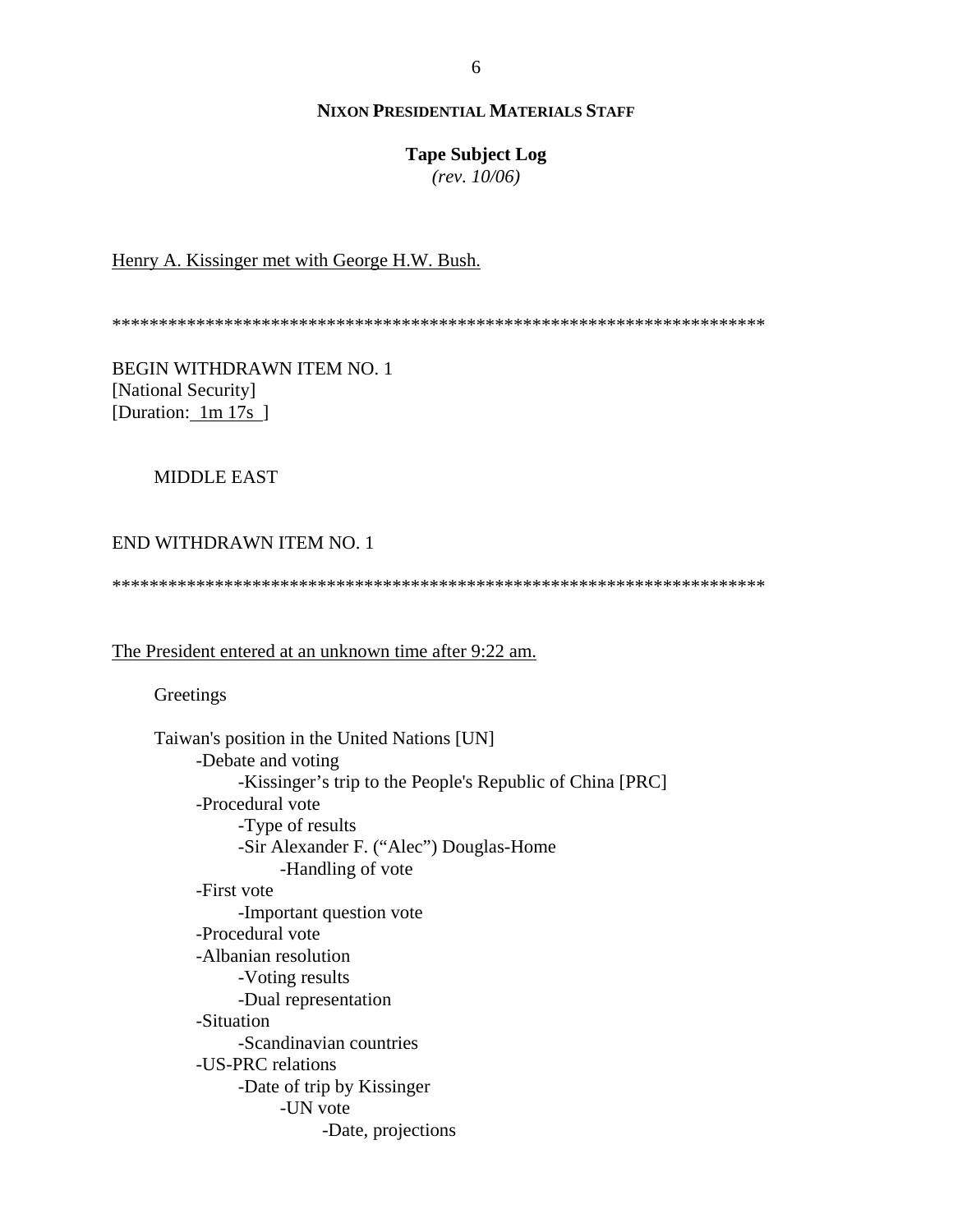### **Tape Subject Log**

*(rev. 10/06)*

Conv. No. 581-2 (cont.)

-Timing compared to 1970 -Forthcoming vote -Possible options for us actions -Security council -US domestic politics -US strategy -Handling of vote -Kissinger's trip to the PRC -Ronald L. Ziegler's press release -Preparations -Press coverage -Impact -Debate -Date -Albania -Date of debate, vote -Delay -US speech -Timing -Kissinger's trip to the PRC -Debate -Date -Procedure at united nations -Handling -William P. Rogers -Speech -Timing -US speech -Voting procedure -Possible results -Allies -Japan -Situation -US -Message -Eisaku Sato -Handling of situation -Delivery -Scenario -Bush's role in New York at the United Nations -Perceptions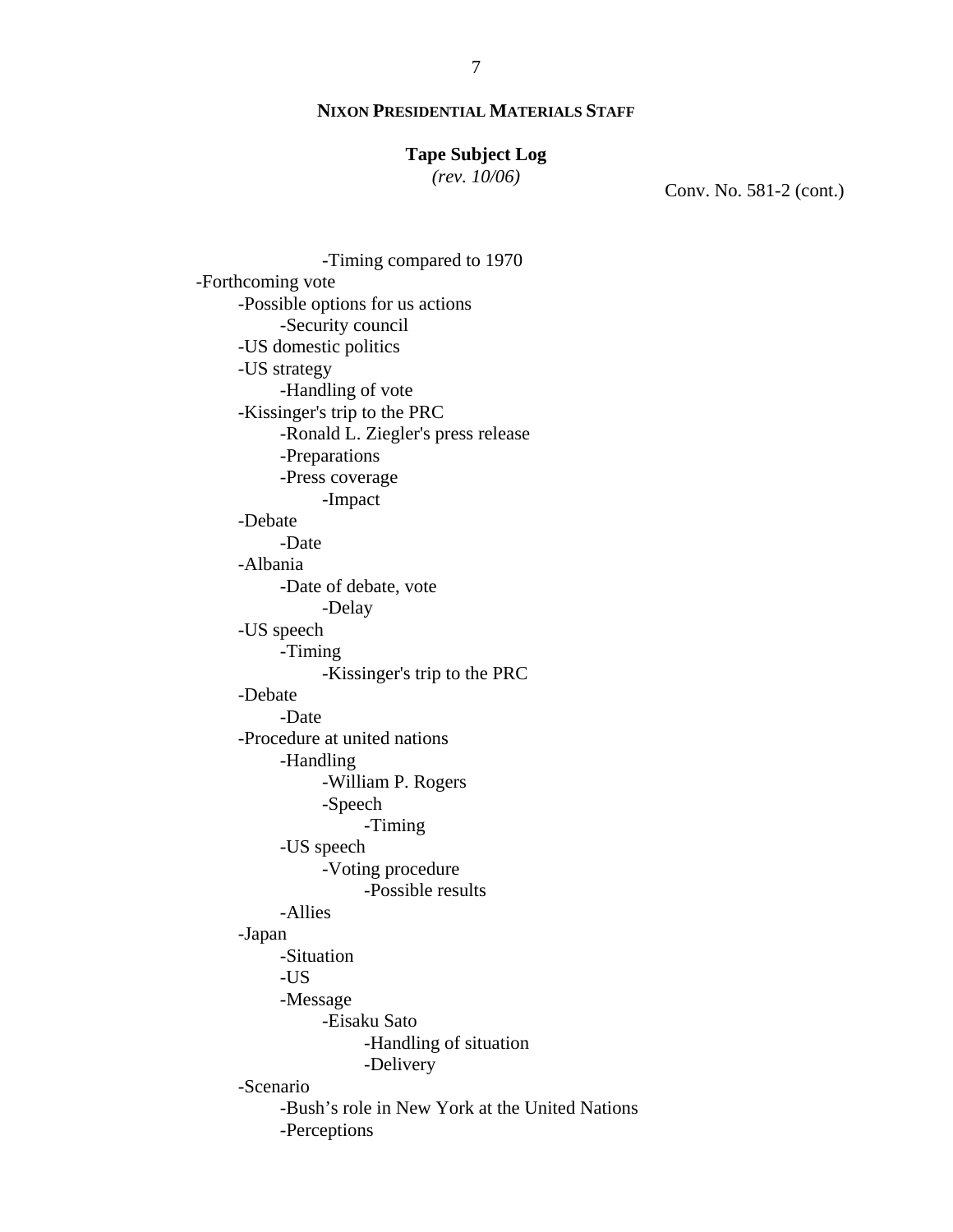#### **Tape Subject Log**

*(rev. 10/06)*

Conv. No. 581-2 (cont.)

-Communications between the US and Peking -Effect on domestic political scene -Effect on voting results -Peking Foreign policy -Kissinger's discussion with bush -Date of PRC trip -Status -Soviet Union -Negotiations with the soviets -Knowledge by Bush and Rogers -PRC trip -Dates -The PRC -Possible Chinese reaction -The president's meeting with Gromyko -Soviet Union summit -US-Soviet Union summit -Strategic Arms Limitation Talks [SALT] -Announcement date -UN vote -Effect of perceptions of US relations with the Soviet Union and the PRC -Timing -Peking -Albania -Peking's actions -UN seat -Editorial coverage *-New York Times*  -US reporting -Nicaragua -New Zealand -Australia -Japan -US communications with the PRC -Peking -Trip -Debates on UN seat -Bush's possible actions -Announcement of PRC trip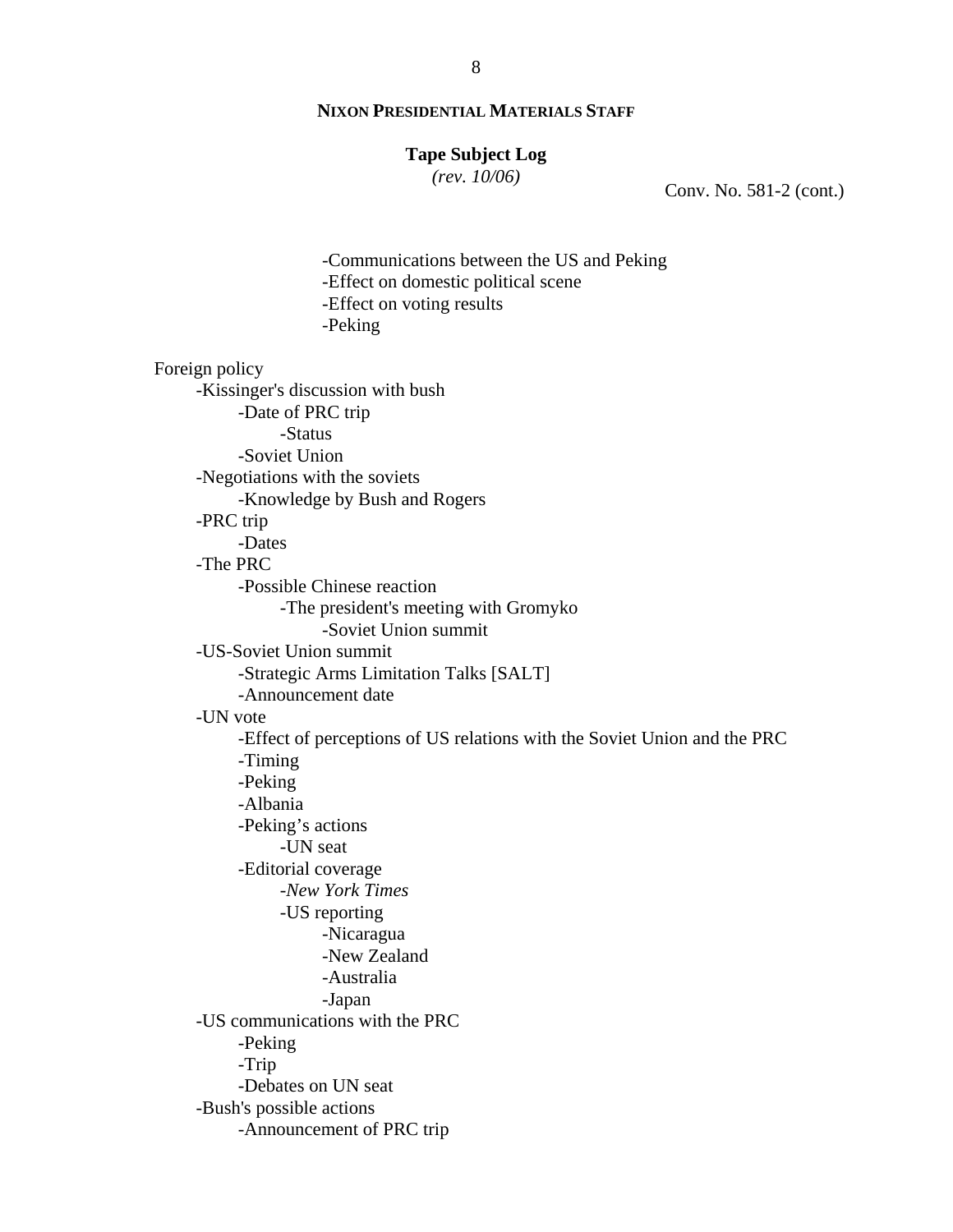#### **Tape Subject Log**

*(rev. 10/06)*

Conv. No. 581-2 (cont.)

-Kissinger's action -Preparation for the President's trip -Date -The PRC trip -Speculation -The President's trip -Date -Rogers -Date -Congress -Communication between the President and Bush -Bush's possible action -UN procedure and principles -UN members -Perceptions of the us public -The Middle East -Namibia -UN Security Council -The PRC and the UN -Bush's actions -PRC announcement -Procedural vote at the UN

#### Bush left at 9:38 am.

 Foreign policy -Rogers -PRC trip -Possible call to Rogers -H. R. ("Bob") Haldeman -Trip date -Date

#### Soviet Union

-The President's private meeting with Gromyko -The Middle East -United Arab Republic [UAR [Egypt] -Iran -Israel's sovereignty -US-Soviet meeting -Kissinger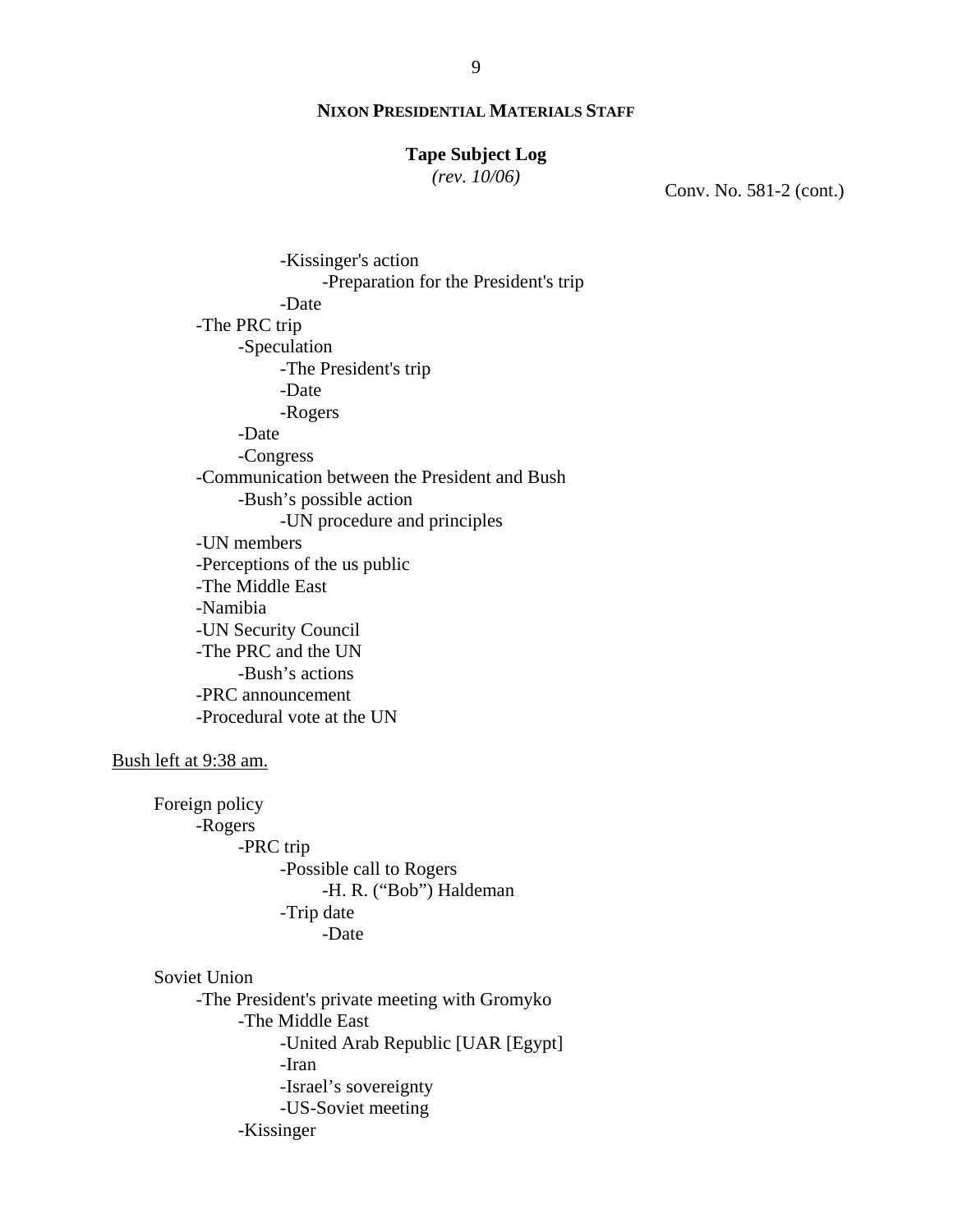#### **Tape Subject Log**

*(rev. 10/06)*

Conv. No. 581-2 (cont.)

-Vietnam war -Vietnam -Settlement of war -Kissinger's forthcoming conversation with Gromyko -Vietnam war negotiations -Nguyen Van Thieu -Eight points -Status -Proposal to Hanoi -Leonid I Brezhnev -Relations with the US -Kissinger's possible conversation with Gromyko -Economics -Foreign relations -Idea of peace -Comparison to Bolivia -The president's meeting with Gromyko -Nicolae Ceausescu's meeting with the president -The President's action during meeting -SALT -Berlin -SALT -Offensive weapons -Defensive weapons -Anatoliy F. Dobrynin -Kissinger's possible conversation with Gromyko -Vietnam -Effect on Soviet Union summit -Status -Date -Announcement -Military options -US Prisoners of war [POWs] -Timing of foreign policy action relating to the Soviet Union and the PRC -Congress

An unknown man entered at an unknown time after 9:22 am.

The president's schedule -John D. Ehrlichman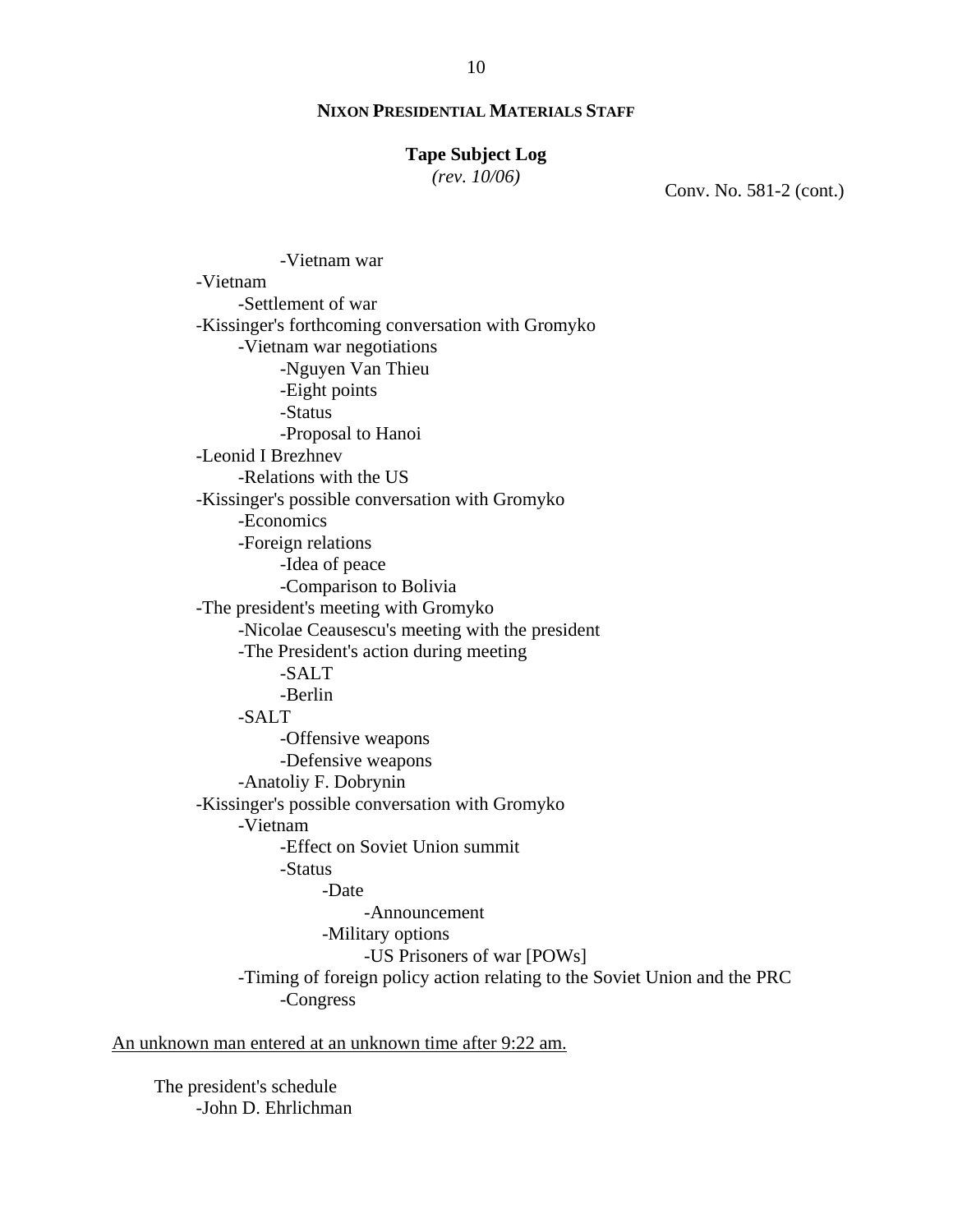### **Tape Subject Log**

*(rev. 10/06)*

Conv. No. 581-2 (cont.)

The unknown man left at an unknown time before 9:53 am.

Soviet Union -Effects of foreign policy action -Summit -Rogers -Role

-Germany

The president's schedule -Gromyko's meeting with Kissinger -Time -Reception -Meeting with Alexander M. Haig, Jr. -Shultz -Meeting with Haig

#### Vietnam

-Options -Edward M. Kennedy -Statement on Vietnam negotiations -US position -Gromyko -The PRC

 The Middle East -US actions -Yitzhak Rabin

### Ehrlichman entered at 9:53 am.

Middle East -Romania -Soviet Union -US-Soviet Union relations -Interim Middle East settlement -US-Israel relations -Comparison to Soviet-US relations -Interim settlement -Kissinger's meeting with Dobrynin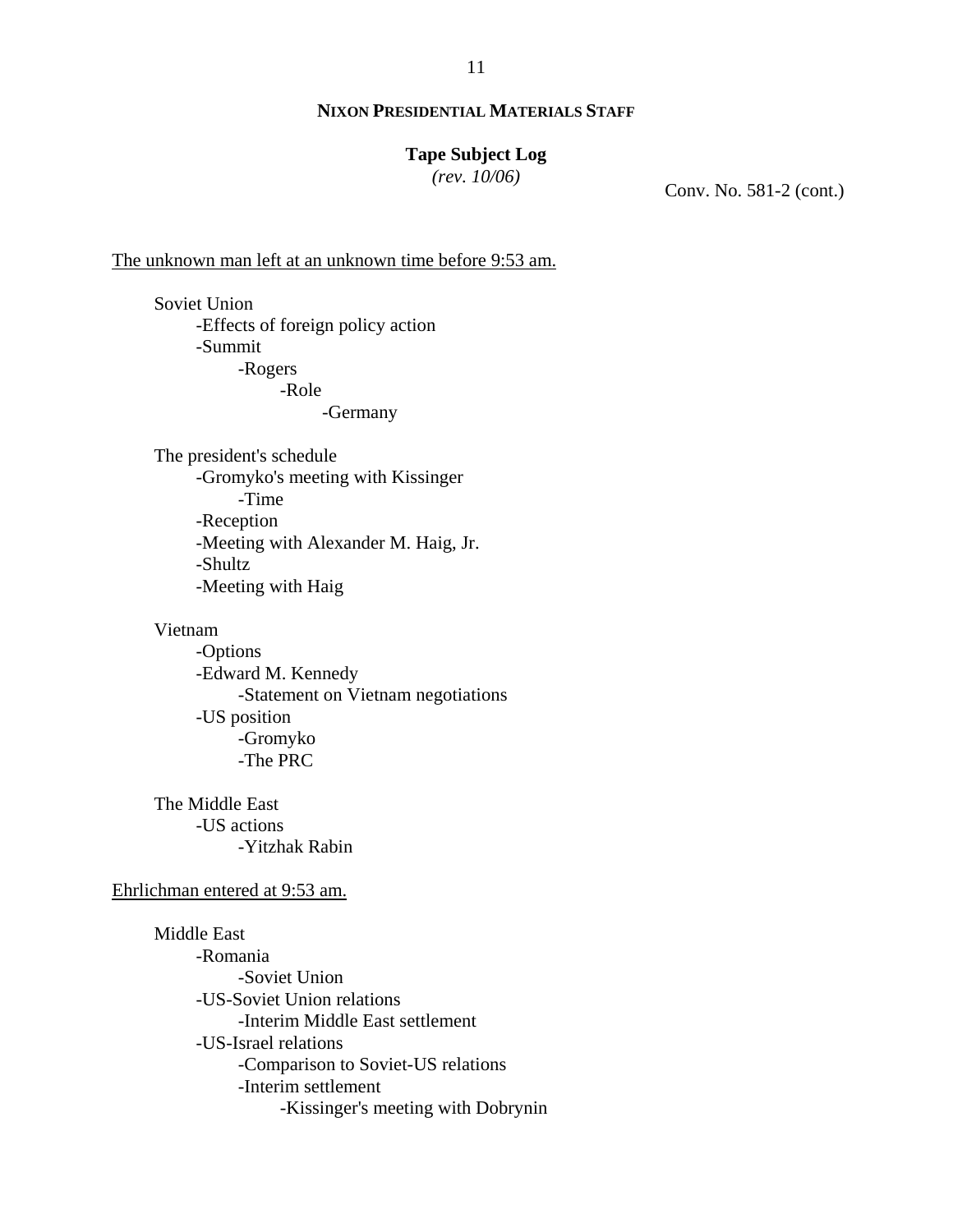#### **Tape Subject Log**

*(rev. 10/06)*

Conv. No. 581-2 (cont.)

#### Kissinger left at 9:54 am.

US domestic issues -Housing -The President's conversation with Richard M. Daley -George P. Shultz and the President -Appeal of case -Two similar cases -Chicago -Federal government -Chicago -Appeal to the Supreme Court -Government position -Relation to Chicago results -Appeal -The government's case -Further action -Appeal -Acceptance of situation -Appeal -Possible interpretation by public -Actual administration position -Comparison to handling busing issue -Letter to Daley from Shultz or the President -Forthcoming meeting with leaders of national educational organizations -The President's role -Dr. Sidney P. Marland, Jr. -Issues -Freeze, Cost of Living Council [COLC] -Arnold R. Weber -Clark MacGregor -Welfare reform -Support -Effect on the administration's position -Issue -Temporary jobs -Budget restrictions -Administration's position on welfare -Department of Health, Education and Welfare [HEW] -Revenue sharing -Conversation with governors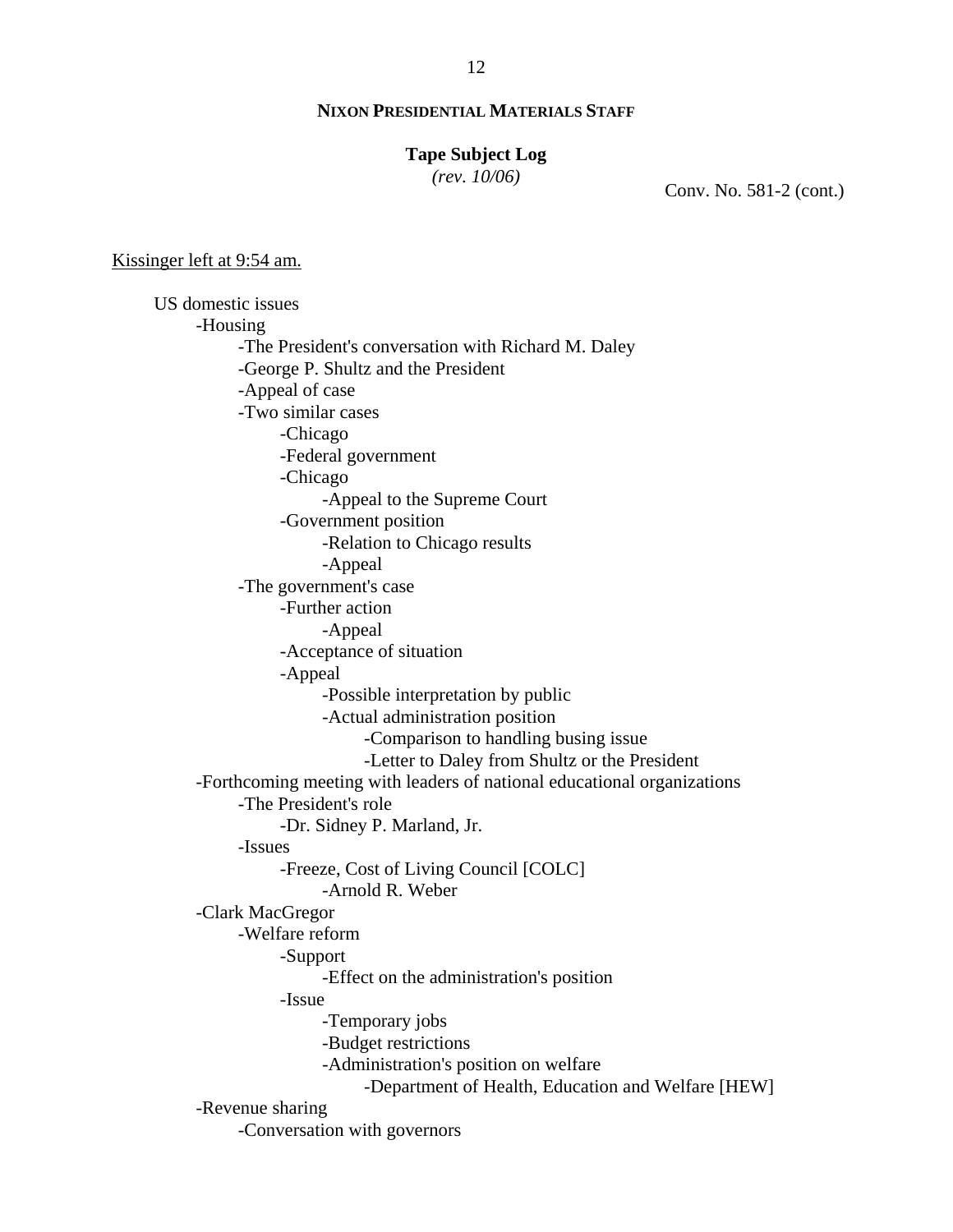### **Tape Subject Log**

*(rev. 10/06)*

Conv. No. 581-2 (cont.)

-Tax reforms -Treasury Department

John B. Connally -Schedule, responsibilities -Edwin S. Cohen's work on monetary problem -Effect on administration's staff and work -Long term effect -Conversation between the President and Connally -Anti-trust meeting -Connally's presence -Issue focus -Monetary issues -Phase II -Tax reform -Date -Wilbur D. Mills -Speeches -Military procurement -Congress -F-14 aircraft -Vote on anti-ballistic missiles [ABMs] -Time stipulation -Debates -MacGregor -Changes in vote numbers

The President's forthcoming meeting with education leaders -Marland's role

Ehrlichman left at 10:05 am.

Conversation No. 581-3

Date: September 30, 1971 Time: Unknown between 10:05 am and 10:07 am Location: Oval Office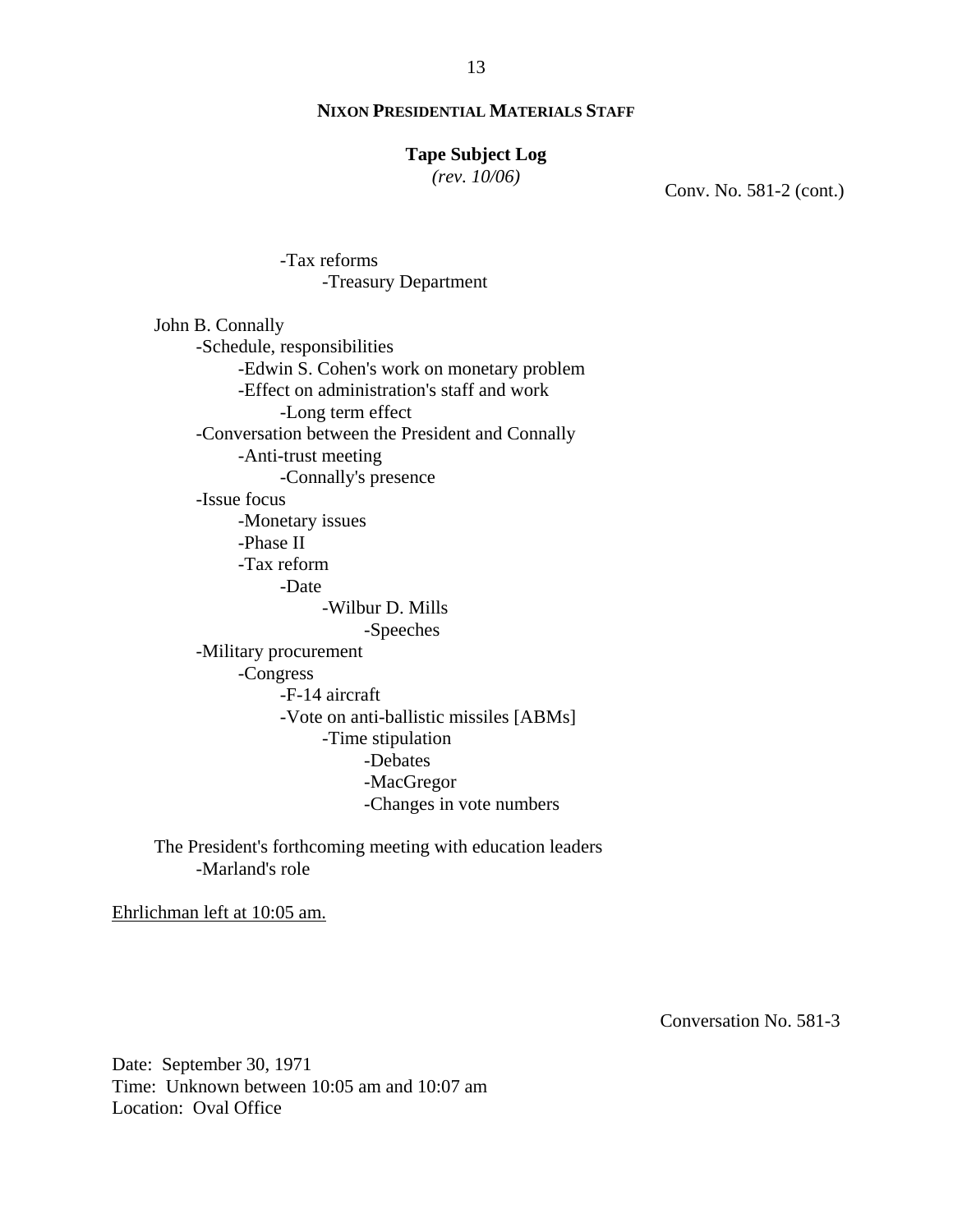14

### **NIXON PRESIDENTIAL MATERIALS STAFF**

#### **Tape Subject Log**

*(rev. 10/06)*

Conv. No. 581-2 (cont.)

The President met with Stephen B. Bull.

Forthcoming meeting -Arnold R. Weber's absence

Bull left at an unknown time before 10:07 am.

Conversation No. 581-4

Date: September 30, 1971 Time: 10:07 am - 11:03 am Location: Oval Office

The President met with John N. Mitchell.

Greetings

Report

-George Meany -Civil rights advocates -Motivation for Meany's comments -Discrimination in unions

Supreme Court appointees -Richard H. Poff -Civil rights issues -Possible problems -American Bar Association [ABA] members -Letter of support from House of Representatives members -Liberals and conservatives -Charles McC. Mathias, Jr. -Image -Civil rights manifesto -States' rights -Civil rights legislation -Racism -Southern background -Poff's bill on Supreme Court appointment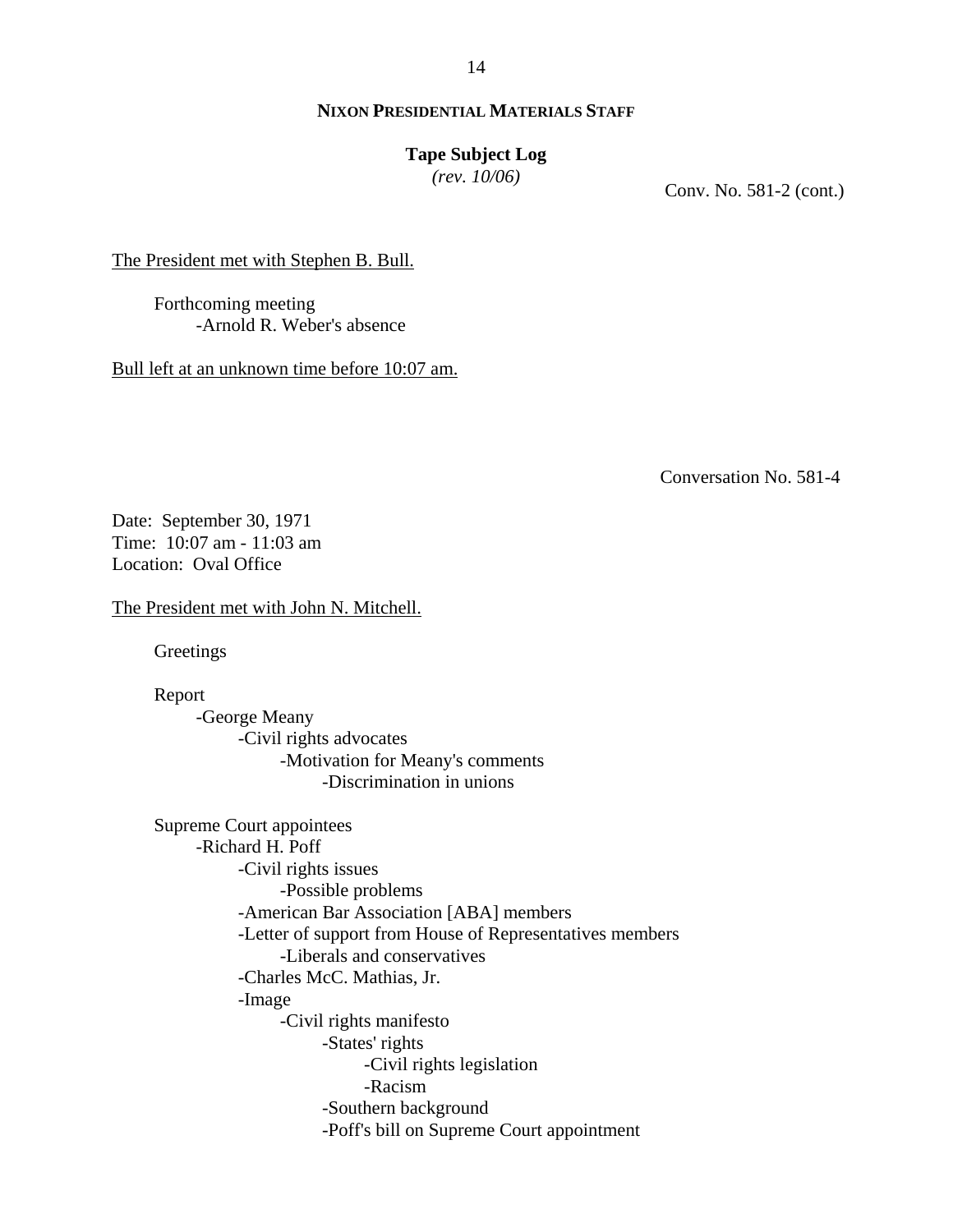#### **Tape Subject Log**

*(rev. 10/06)*

Conv. No. 581-4 (cont.)

 qualifications -Use of name in a law firm -Actual practice -ABA ruling -Poff's action -Virginia

-Poff's qualifications

\*\*\*\*\*\*\*\*\*\*\*\*\*\*\*\*\*\*\*\*\*\*\*\*\*\*\*\*\*\*\*\*\*\*\*\*\*\*\*\*\*\*\*\*\*\*\*\*\*\*\*\*\*\*\*\*\*\*\*\*\*\*\*\*\*\*\*\*\*\*\*

BEGIN WITHDRAWN ITEM NO. 1 [Privacy] [Duration: 16s<sup>]</sup>

### END WITHDRAWN ITEM NO. 1

\*\*\*\*\*\*\*\*\*\*\*\*\*\*\*\*\*\*\*\*\*\*\*\*\*\*\*\*\*\*\*\*\*\*\*\*\*\*\*\*\*\*\*\*\*\*\*\*\*\*\*\*\*\*\*\*\*\*\*\*\*\*\*\*\*\*\*\*\*\*

 Supreme Court appointment -Poff -Poff's practice of law -Brief filed with ABA Committee -Felix Frankfurter -Requirements for Supreme Court appointment -Participation on Judiciary Committee -Practice of law -Time length -Congress -Submission of Poff's name -Possible results -G. Harrold Carswell, Clement F. Haynsworth, Jr. -Civil rights issue on Capitol Hill -Hypocrisy -Meany -Congress's reactions to Poff -ABA approval -Reaction in the Senate -Southern background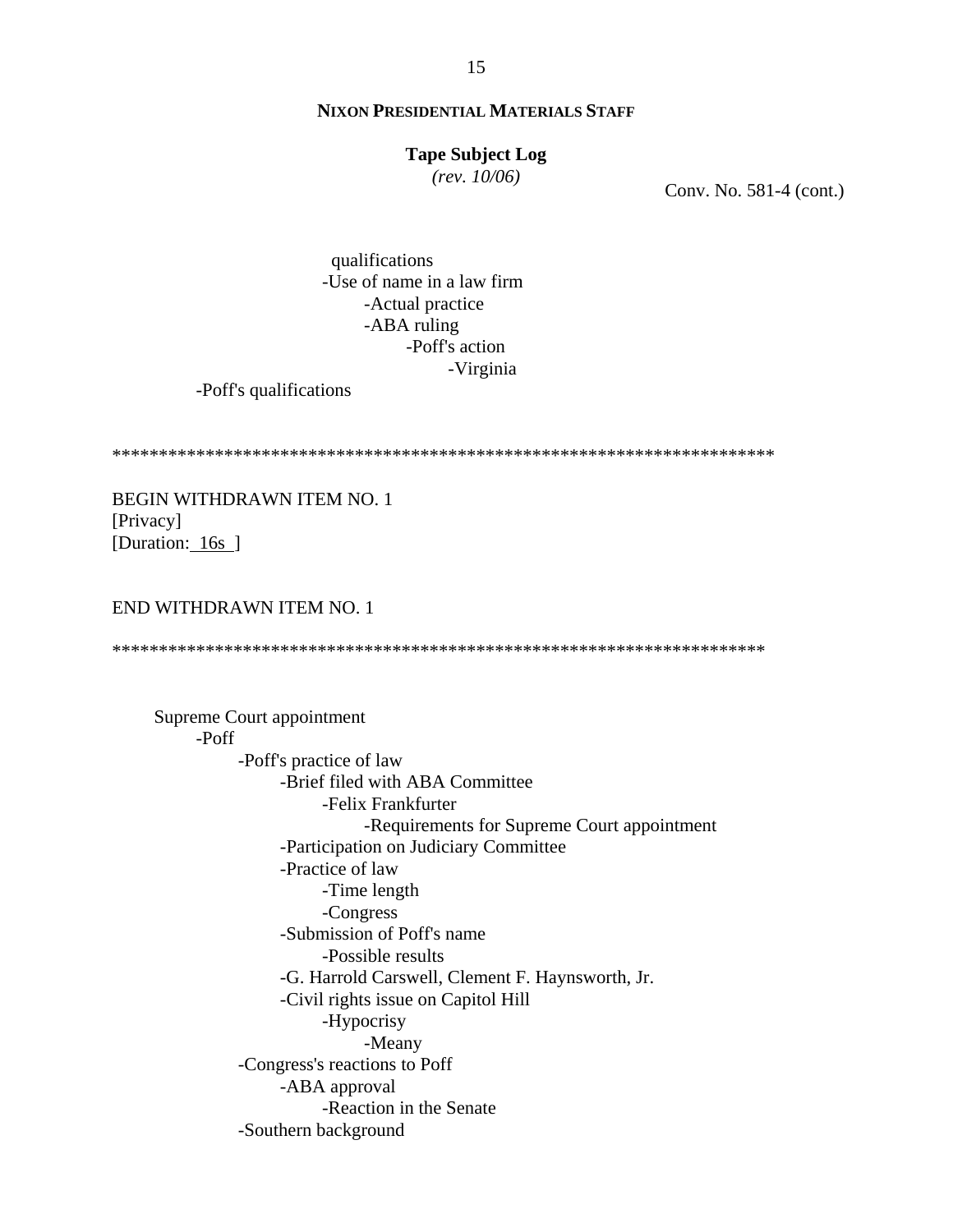#### **Tape Subject Log**

*(rev. 10/06)*

Conv. No. 581-4 (cont.)

-John L. McClellan's conversation with the President -Mitchell's possible conversation with McClellan -Poff as candidate -Areas of support -Number of votes -The President's conversation with Hugh Scott -Robert P. Griffin -ABA -Submission of Poff's name -Effect on other announcement -Date -Possible non-approval by the ABA -Effect on submission of Poff's name -Lawrence Walsh -Efforts -Mitchell's stipulation -ABA -ABA endorsement issue -Public statement on qualifications -Judiciary Committee qualifications -Time factors -ABA -Qualifications for appointee to Supreme Court -Felix Frankfurter's qualification -Hugo L. Black's qualification -Submission of Poff's name -Date -Commitment of votes for Poff -Hugh Scott -Griffin -Roman L. Hruska -Other Congressional leaders -Telephone calls to Congressmen -White House staff's concerns -Clark MacGregor -John D. Ehrlichman -MacGregor -Ehrlichman -Focus on other issues -Tax bill -Conservative compared to liberal candidates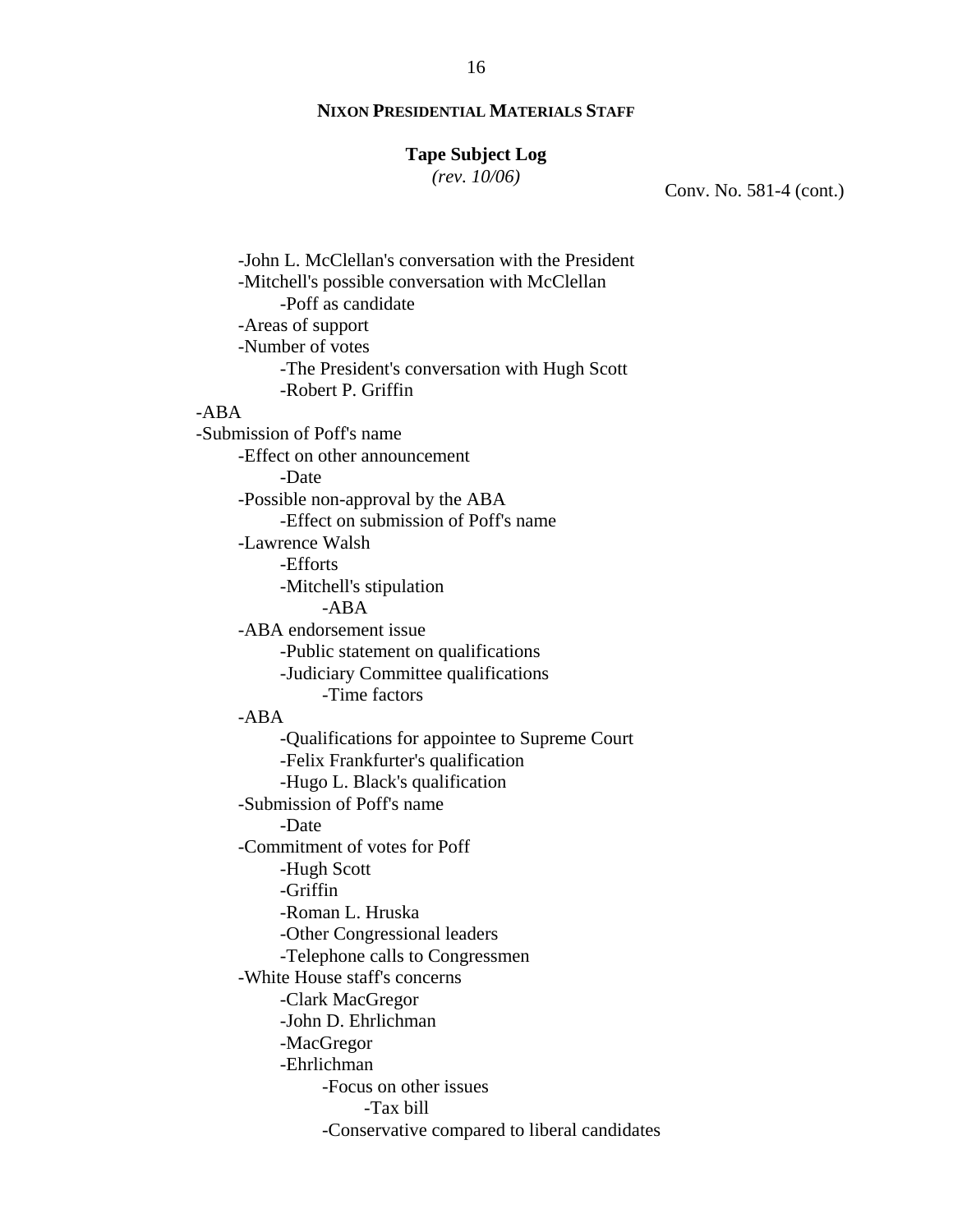### **Tape Subject Log**

*(rev. 10/06)*

Conv. No. 581-4 (cont.)

-Women appointees -Judge Mildred L. Lillie -California -Experience -Age -Support -Ronald W. Reagan, prosecutors, Samuel W. Yorty -Political party -Qualifications -Sylvia Bacon -Law school -Lillie -Law school record -Bacon -Vassar College -London School of Economics -Harvard University -Master of Law degree at Georgetown University -Stance -Criminal field -Family background -Political party -Age -Colleagues -Mitchell's contact with Bacon -Qualifications -Lillie -Comparison to Bacon -Age -Supreme Court term -Precedent for women -Bacon -Age -Supreme Court term -Age -Representation of youth -Potter Stewart -Age -William O. Douglas -Age -Black's funeral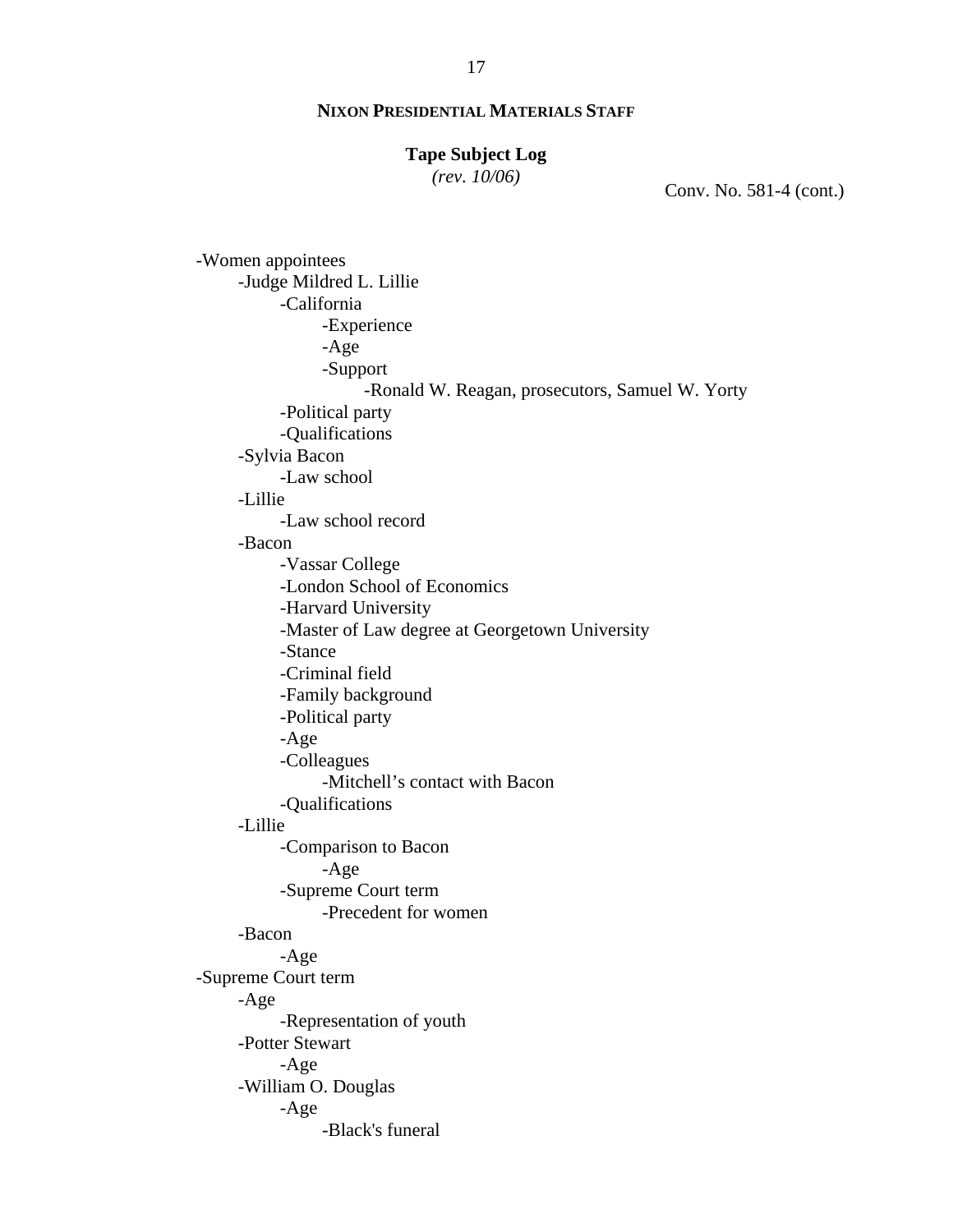#### **Tape Subject Log**

*(rev. 10/06)*

Conv. No. 581-4 (cont.)

-Health -Bacon -Lillie -Circuit Court -Southern United States -Need for appointee -William French Smith -California -Qualifications -ABA -University of California -Harvard -William H. Mulligan -Smith -California -Credentials for the state of California -Earl Warren -Women appointees -Government employment -Emotions -Comparison to astronauts -Burger's reaction -Behavior -Politics -US poll results -Election of a President -Effect of female appointee on election -Women's liberation -Need for women's viewpoint on Supreme Court -Women appointees -Warren Burger -Oveta Culp Hobby -Politics -Percentage points of election support -Liberals -Lillie -Bacon -Comparison to Lillie -Age -Civil rights -Lillie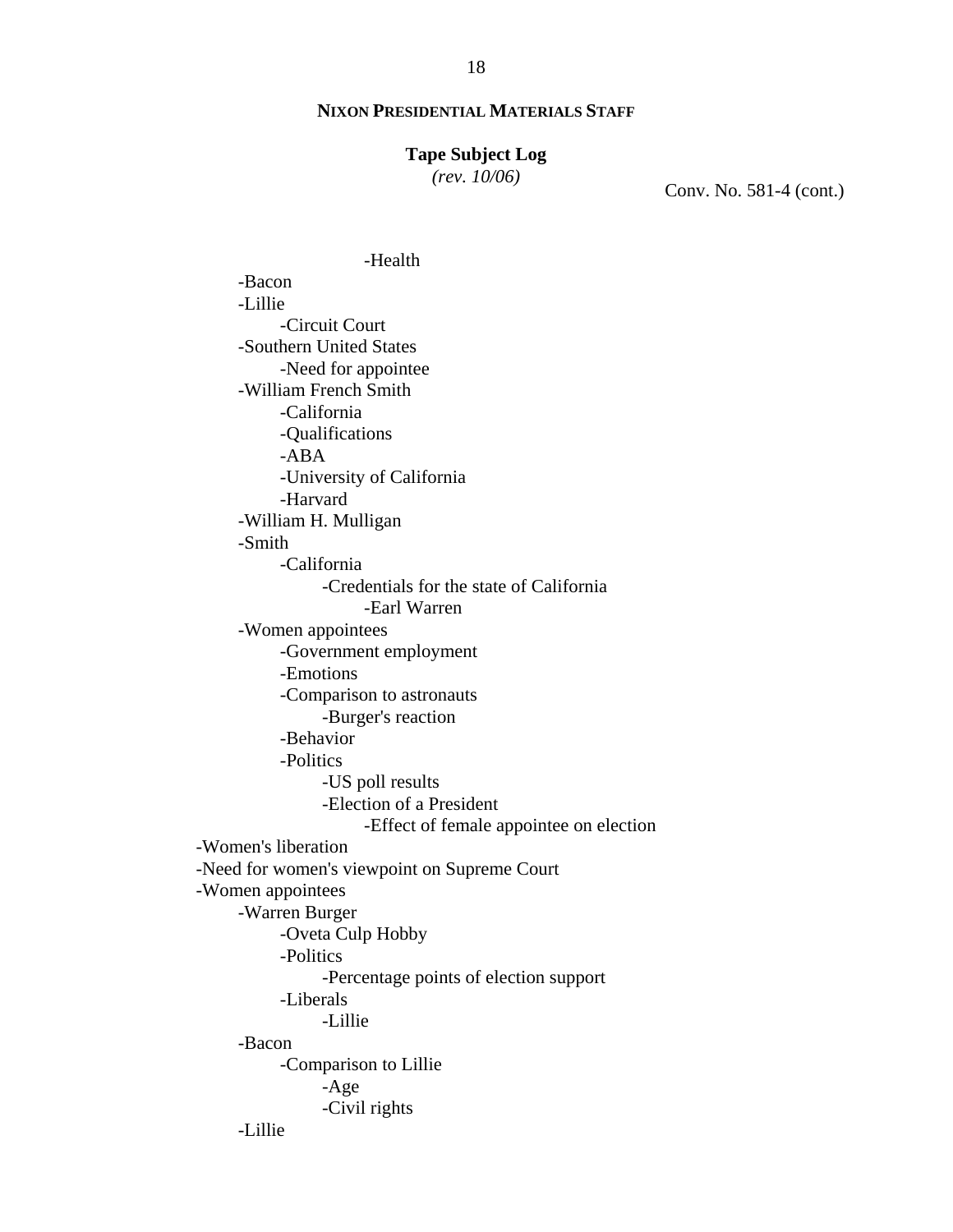### **Tape Subject Log**

*(rev. 10/06)*

Conv. No. 581-4 (cont.)

-Political position -Political party -Effect on politics and the Supreme Court -Political pressures to vote for a woman -Birch Bayh -Edward M. Kennedy -California judges -Number -Possible candidates -Minnesota -Harlan's background -Black -Seat vacancy -Smith -Comparison to Burger -Lillie -Reagan's analysis, Evelle Younger -Stance on criminal law -Age -Criminal law -Younger's analysis -Call to Mitchell -Shirley Hufstadler -Reaction -Lillie -Qualifications -Reactions -Criminal law -William Rehnquist's analysis -Political position -Reagan -Submission of name -Time -Comparison of Lillie, Bacon -National political experience -Washington, legislation -Previous court experience -Submission of Lillie's name -Effect on Poff's appointment -Question of timing -Possible problems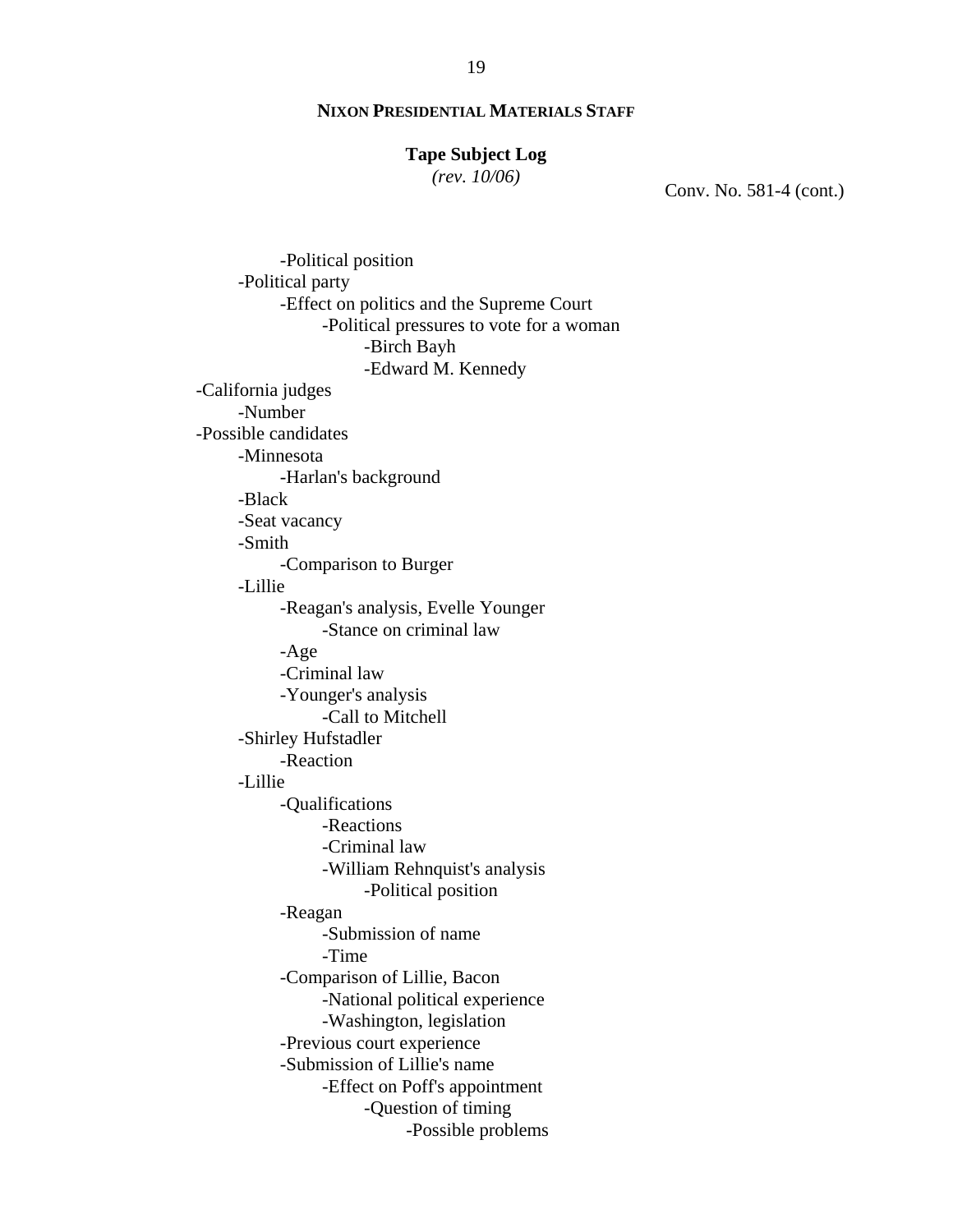#### **Tape Subject Log**

*(rev. 10/06)*

Conv. No. 581-4 (cont.)

-Submission of Poff's name -Date -Senate confirmation -Smith -Age qualifications -Term on Supreme Court -Experience -Personality of individual -Lillie's age -Old age -John McClellan -Age -Support of the President Cable television legislation -McClellan -Administration position Supreme Court -Women appointees -Timing in society -California appointee -Impact -Potential problems during election period -Precedent -Women's liberation -Ronald L. Ziegler -Politics -Women's groups -Replacement by general integration -Education -Political standing -Julie Nixon Eisenhower, Tricia Nixon Cox -Younger generation -Appeal of women's liberation -Thelma C. ("Pat") Nixon -Martha (Beall) Mitchell -Conversation between Mitchell and Burger -Burger's feelings about women appointees -Lillie -Burger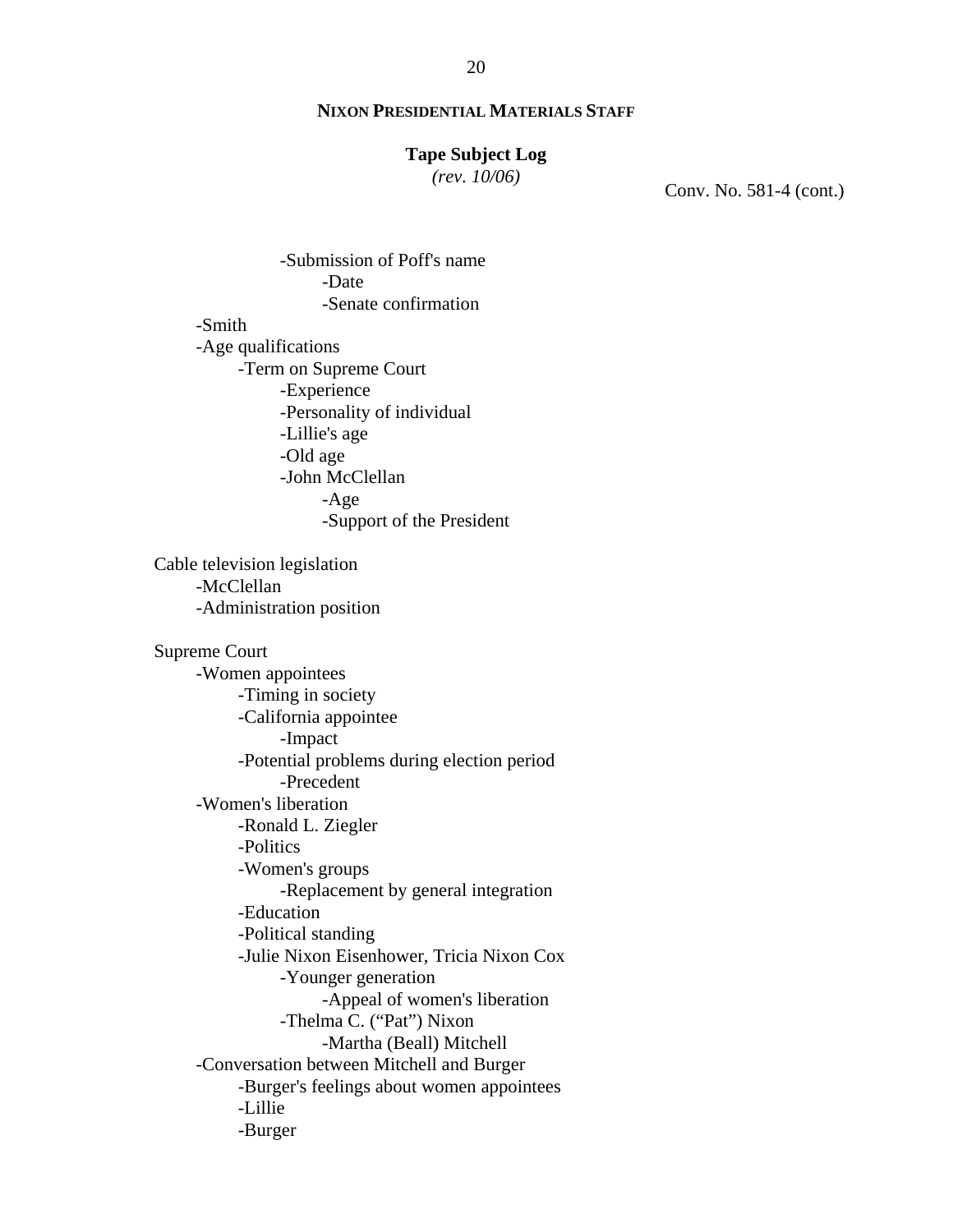# **Tape Subject Log**

*(rev. 10/06)*

Conv. No. 581-4 (cont.)

| -Conversation between Mitchell and Burger about appointment           |
|-----------------------------------------------------------------------|
| -Douglas's comment                                                    |
| -Number of women                                                      |
| -Bacon and Lillie                                                     |
| -Presentation before ABA                                              |
| -Lillie                                                               |
| -Qualifications                                                       |
| -Conservatism                                                         |
| -Potential problems                                                   |
| -Robert H. Finch, Sam Yorty                                           |
| -Race issues                                                          |
| -Court experience                                                     |
| -Number of years                                                      |
| -Impact in terms of experience                                        |
| -Sarah T. Hughes                                                      |
| -State of California                                                  |
| -Representation on Court                                              |
| -Lillie                                                               |
| -Letter to Mitchell from Tom Redden                                   |
| -Recommendation                                                       |
| -Women appointees                                                     |
| -Time in society                                                      |
| -Politics                                                             |
| -Hassles a woman will encounter as first woman on Supreme Court bench |
| -Virginia H. Knauer                                                   |
| -Poff                                                                 |
| $-ABA$                                                                |
| -Possible reactions and results to appointment                        |
| -Administration's possible actions                                    |
| -Hershel Friday                                                       |
| -Lewis F. Powell, Jr.                                                 |
| $-Age$                                                                |
| -Confirmation of appointment                                          |
| -ABA reaction                                                         |
| -Hershel Friday                                                       |
| -Date                                                                 |
| -Poff                                                                 |
|                                                                       |

Stephen B. Bull entered at an unknown time after 10:07 am.

President's schedule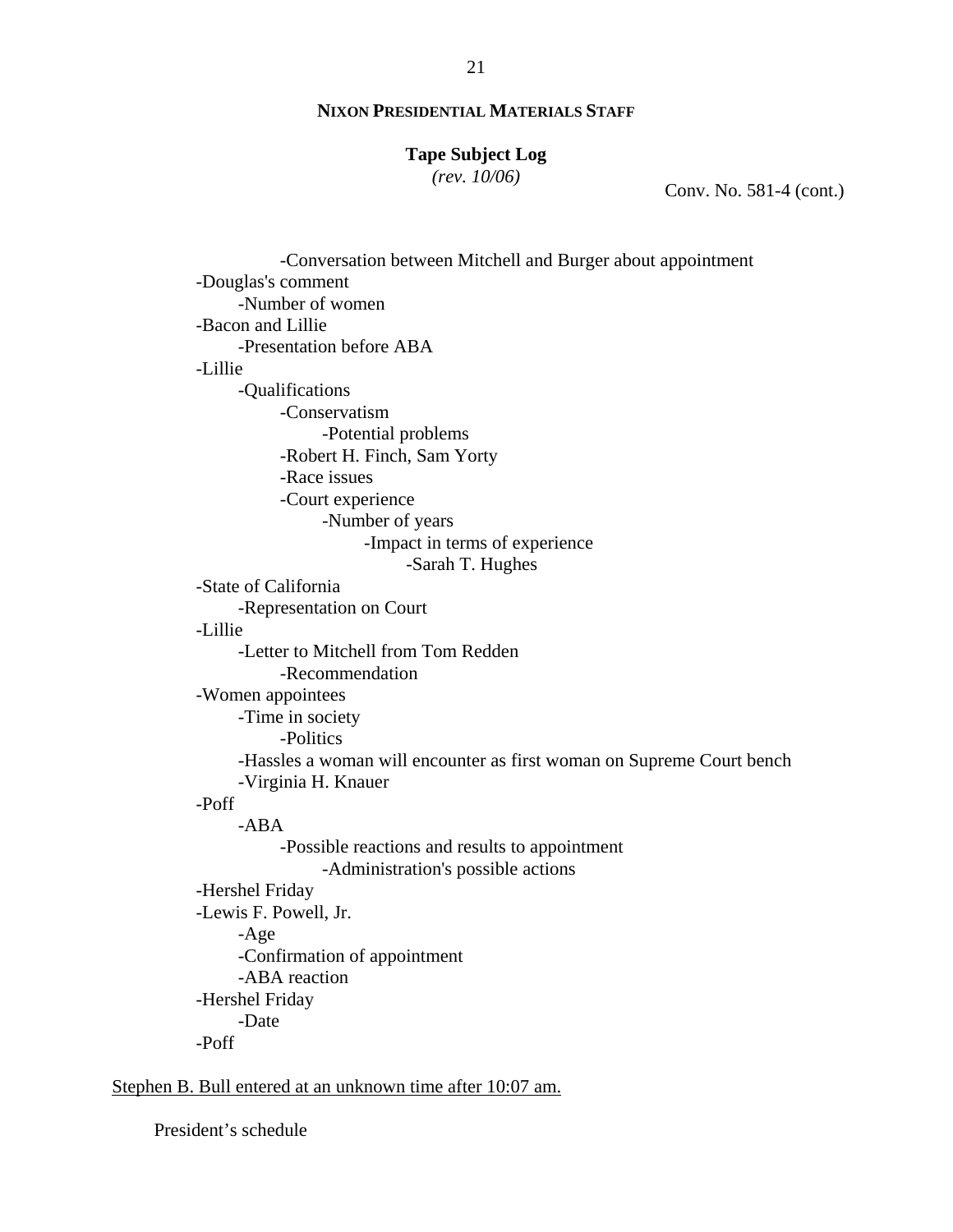### **Tape Subject Log**

*(rev. 10/06)*

Conv. No. 581-4 (cont.)

-Finch

Bull left at an unknown time before 10:50 am.

Supreme Court confirmations -Opening scenario -Battle -Congress -Southern judges

Finch

-Forthcoming meeting with the President -Trip to Latin America -Possible topics to cover in the meeting -Mitchell's trip to California -Finch's attendance

\*\*\*\*\*\*\*\*\*\*\*\*\*\*\*\*\*\*\*\*\*\*\*\*\*\*\*\*\*\*\*\*\*\*\*\*\*\*\*\*\*\*\*\*\*\*\*\*\*\*\*\*\*\*\*\*\*\*\*\*\*\*\*\*\*\*\*\*\*\*

BEGIN WITHDRAWN ITEM NO. 2 [Personal Returnable] [Duration: 49s ]

#### END WITHDRAWN ITEM NO. 2

\*\*\*\*\*\*\*\*\*\*\*\*\*\*\*\*\*\*\*\*\*\*\*\*\*\*\*\*\*\*\*\*\*\*\*\*\*\*\*\*\*\*\*\*\*\*\*\*\*\*\*\*\*\*\*\*\*\*\*\*\*\*\*\*\*\*\*\*\*\*

Meeting with Reagan -Ambassadorship

California -Lillie nomination -Reagan -Alan Cranston, John V. Tunney -Recommendations

Finch entered at 10:50 am.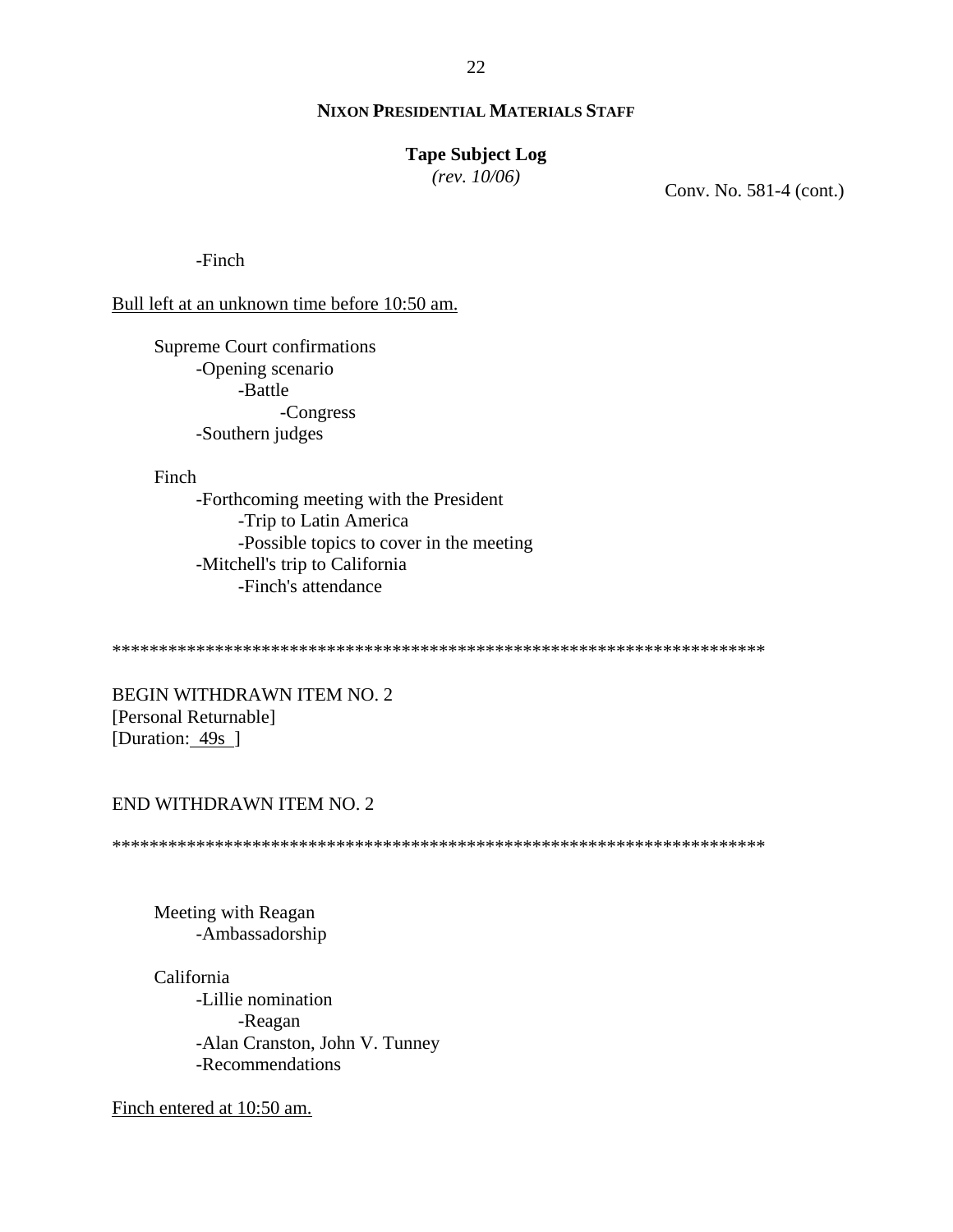### **Tape Subject Log**

*(rev. 10/06)*

Conv. No. 581-4 (cont.)

The President left at 10:50 am.

**Greetings** 

Finch's schedule -Mitchell's trip

Mitchell's schedule -Problem -Supreme Court appointee -Verification panel -Strategic Arms Limitation Talks [SALT] -Mutual and Balanced Force Reductions [MBFR]

Unknown person [Monagan?] -University position -Unknown person's resignation from seat

California

Supreme Court appointments -California -William French Smith -Relationship with Finch -Resume

The President entered at an unknown time after 10:50 am.

**Greetings** 

\*\*\*\*\*\*\*\*\*\*\*\*\*\*\*\*\*\*\*\*\*\*\*\*\*\*\*\*\*\*\*\*\*\*\*\*\*\*\*\*\*\*\*\*\*\*\*\*\*\*\*\*\*\*\*\*\*\*\*\*\*\*\*\*\*\*\*\*\*\*

BEGIN WITHDRAWN ITEM NO. 3 [Personal Returnable] [Duration:  $3m 7s$ ]

#### END WITHDRAWN ITEM NO. 3

\*\*\*\*\*\*\*\*\*\*\*\*\*\*\*\*\*\*\*\*\*\*\*\*\*\*\*\*\*\*\*\*\*\*\*\*\*\*\*\*\*\*\*\*\*\*\*\*\*\*\*\*\*\*\*\*\*\*\*\*\*\*\*\*\*\*\*\*\*\*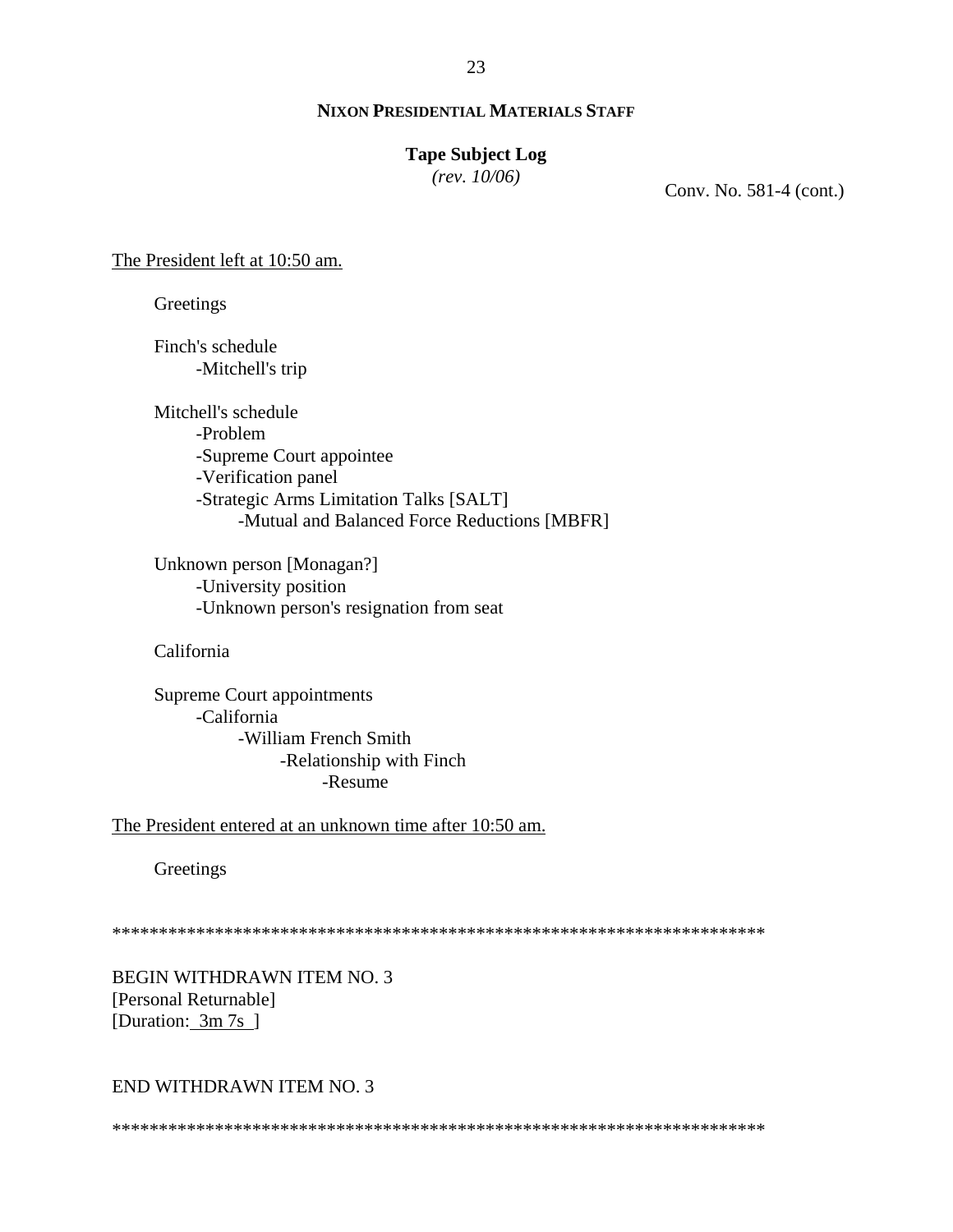#### **Tape Subject Log**

*(rev. 10/06)*

Conv. No. 581-4 (cont.)

Appointment of woman -Mexican -Philip V. Sanchez -Cuban -Puerto Ricans

\*\*\*\*\*\*\*\*\*\*\*\*\*\*\*\*\*\*\*\*\*\*\*\*\*\*\*\*\*\*\*\*\*\*\*\*\*\*\*\*\*\*\*\*\*\*\*\*\*\*\*\*\*\*\*\*\*\*\*\*\*\*\*\*\*\*\*\*\*\*\*\*\*\*

BEGIN WITHDRAWN ITEM NO. 5 [Personal Returnable] [Duration: 10s ]

### END WITHDRAWN ITEM NO.5

\*\*\*\*\*\*\*\*\*\*\*\*\*\*\*\*\*\*\*\*\*\*\*\*\*\*\*\*\*\*\*\*\*\*\*\*\*\*\*\*\*\*\*\*\*\*\*\*\*\*\*\*\*\*\*\*\*\*\*\*\*\*\*\*\*\*\*\*\*\*\*\*\*\*

Proposal of Latin American trip for Finch -The President's conversation with William P. Rogers -The President's status -Nelson A. Rockefeller's mission -Trip for Finch -Rogers's opinion -Time length -The President's 1958 trip -Organization of Finch's trip -Similarities -Itinerary -Brazil -Argentina -Chile -Recommendation by Rogers -Henry A. Kissinger -Preparation of trip -Meeting between the President, Rogers and finch -Photos -Meeting with Ambassadors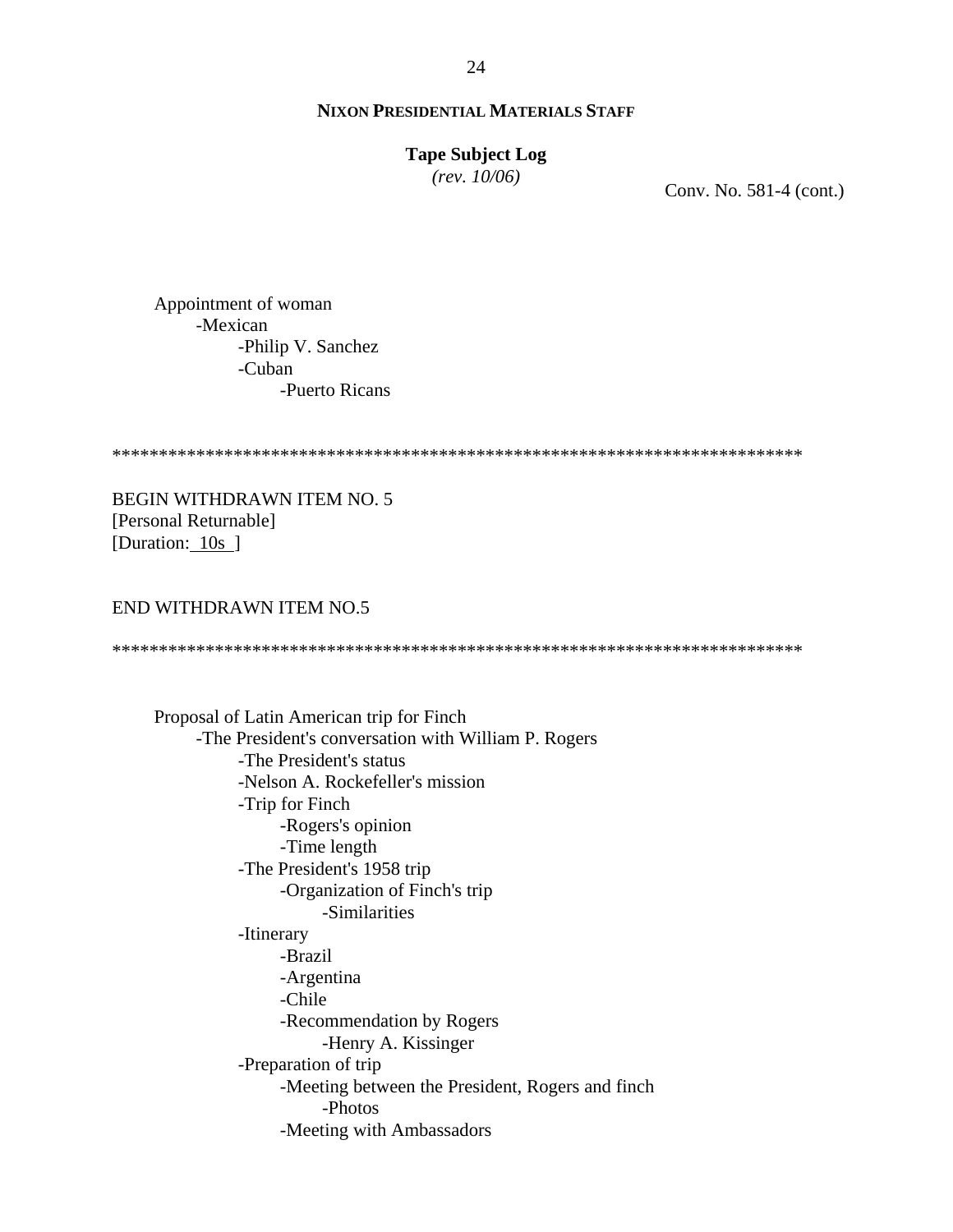#### **Tape Subject Log**

*(rev. 10/06)*

Conv. No. 581-4 (cont.)

-Briefings -Mexico -Venezuela -Colombia -Peru -Juan Velasco Alvarado -Brazil -Argentina -Dictators -Finch's schedule -South America -Caribbean -Barbados -Major areas of South America -Brazil, Bolivia -Press coverage -Language -State Department official with knowledge of Spanish -Rockefeller trip comparison -Size of staff -Trip -President's counsellor -US position -Economics -Surcharge -US actions -Agnew's trip to Greece

\*\*\*\*\*\*\*\*\*\*\*\*\*\*\*\*\*\*\*\*\*\*\*\*\*\*\*\*\*\*\*\*\*\*\*\*\*\*\*\*\*\*\*\*\*\*\*\*\*\*\*\*\*\*\*\*\*\*\*\*\*\*\*\*\*\*\*\*\*\*\*\*\*\*

BEGIN WITHDRAWN ITEM NO. 6 [Personal Returnable] [Duration: 25s ]

### END WITHDRAWN ITEM NO. 6

\*\*\*\*\*\*\*\*\*\*\*\*\*\*\*\*\*\*\*\*\*\*\*\*\*\*\*\*\*\*\*\*\*\*\*\*\*\*\*\*\*\*\*\*\*\*\*\*\*\*\*\*\*\*\*\*\*\*\*\*\*\*\*\*\*\*\*\*\*\*\*\*\*\*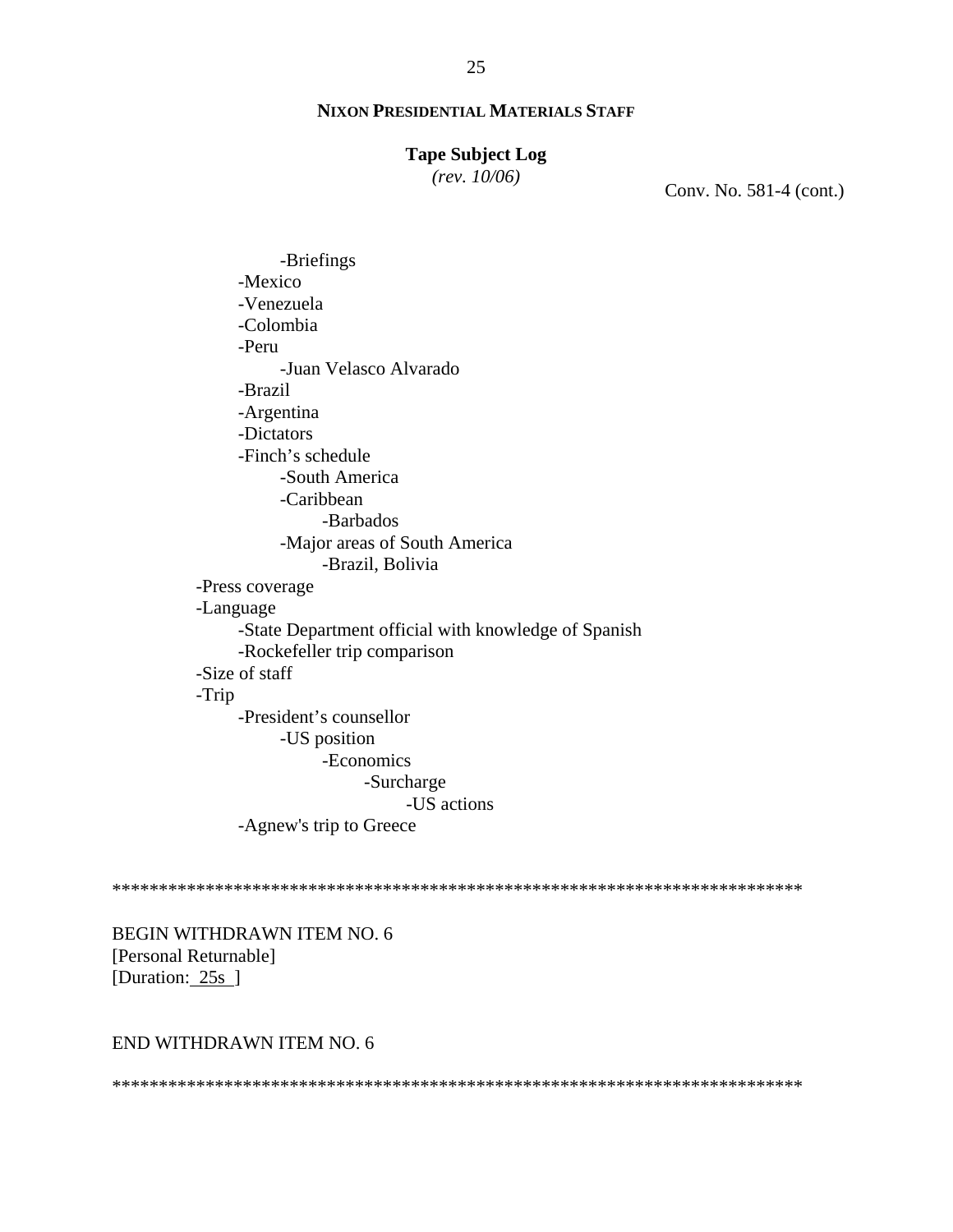#### **Tape Subject Log**

*(rev. 10/06)*

Conv. No. 581-4 (cont.)

 -Trip -Africa -Liberia -Airplane for trip -James D. ("Don") Hughes -Possible conversation between Finch and Rogers -Recommendation for Finch from Rogers -Charles Myers -Relationship with Finch -Aid for trip -Rogers -Preparation

Finch and Mitchell left at 11:03 am.

Conversation No. 581-5

Date: September 30, 1971 Time: Unknown between 12:18 pm and 12:20 pm Location: Oval Office

The President met with Stephen B. Bull.

Meeting with Henry A. Kissinger and William P. Rogers

The President's schedule -Delay -Rogers -Appointment

Bull left at 12:20 pm.

Conversation No. 581-6

Date: September 30, 1971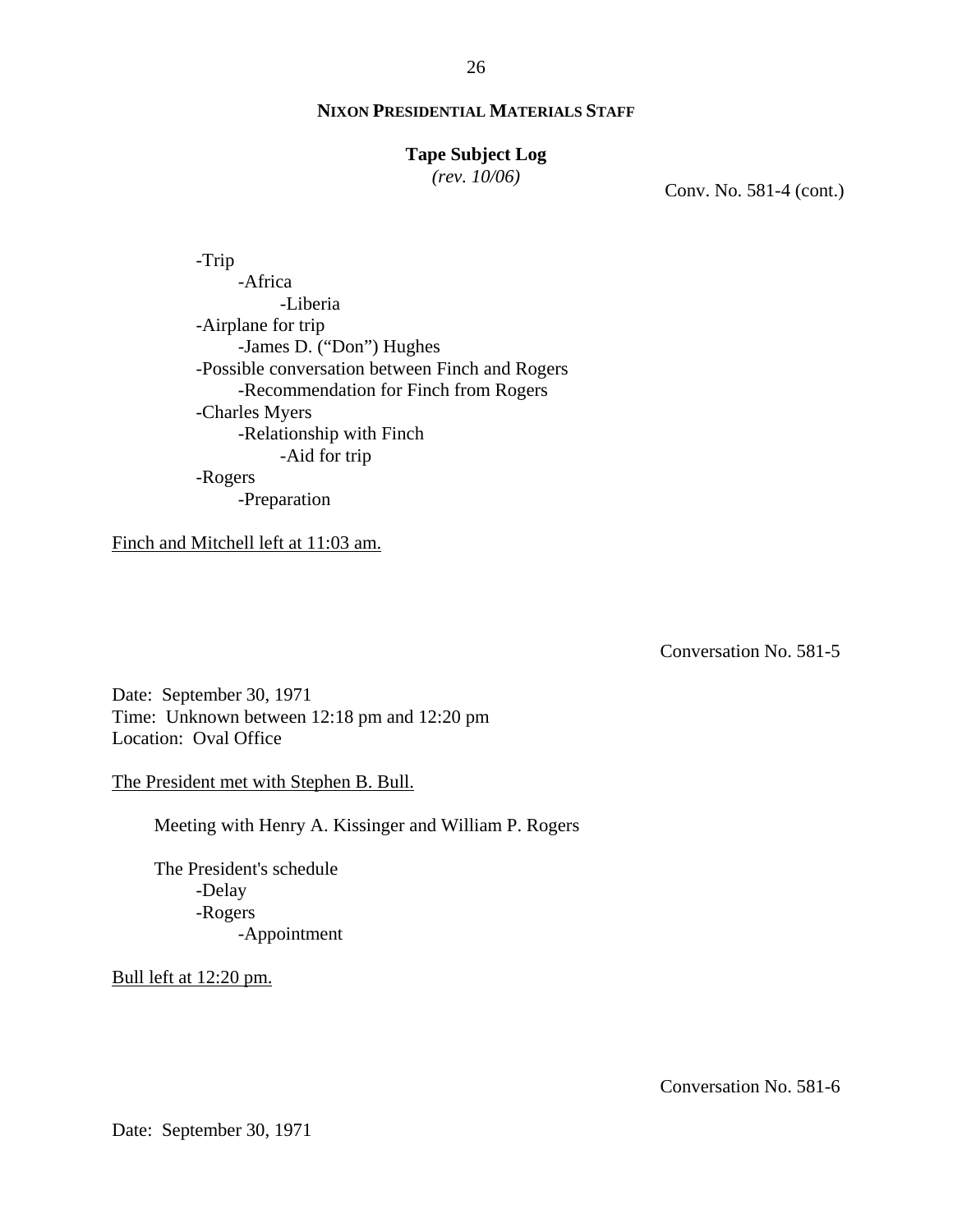### **Tape Subject Log**

*(rev. 10/06)*

Conv. No. 581-4 (cont.)

Time: 12:20 pm - 12:45 pm Location: Oval Office

The President met with William P. Rogers and Henry A. Kissinger.

The President's schedule Souvanna Phouma Rogers's schedule -Lunch with Anatoliy F. Dobrynin -New York United Nations [UN] vote on Taiwan -Timing of Kissinger's trip to People's Republic of China [PRC] -Possible Chinese action -Internal political situation in the PRC -Kissinger's trip to the PRC -Timing -UN vote -Result -Threats by us conservatives -Japan -Australia -New Zealand -Kissinger's trip to the PRC -Status -UN vote -State Department official -Announcement -Status, options -PRC -Possible action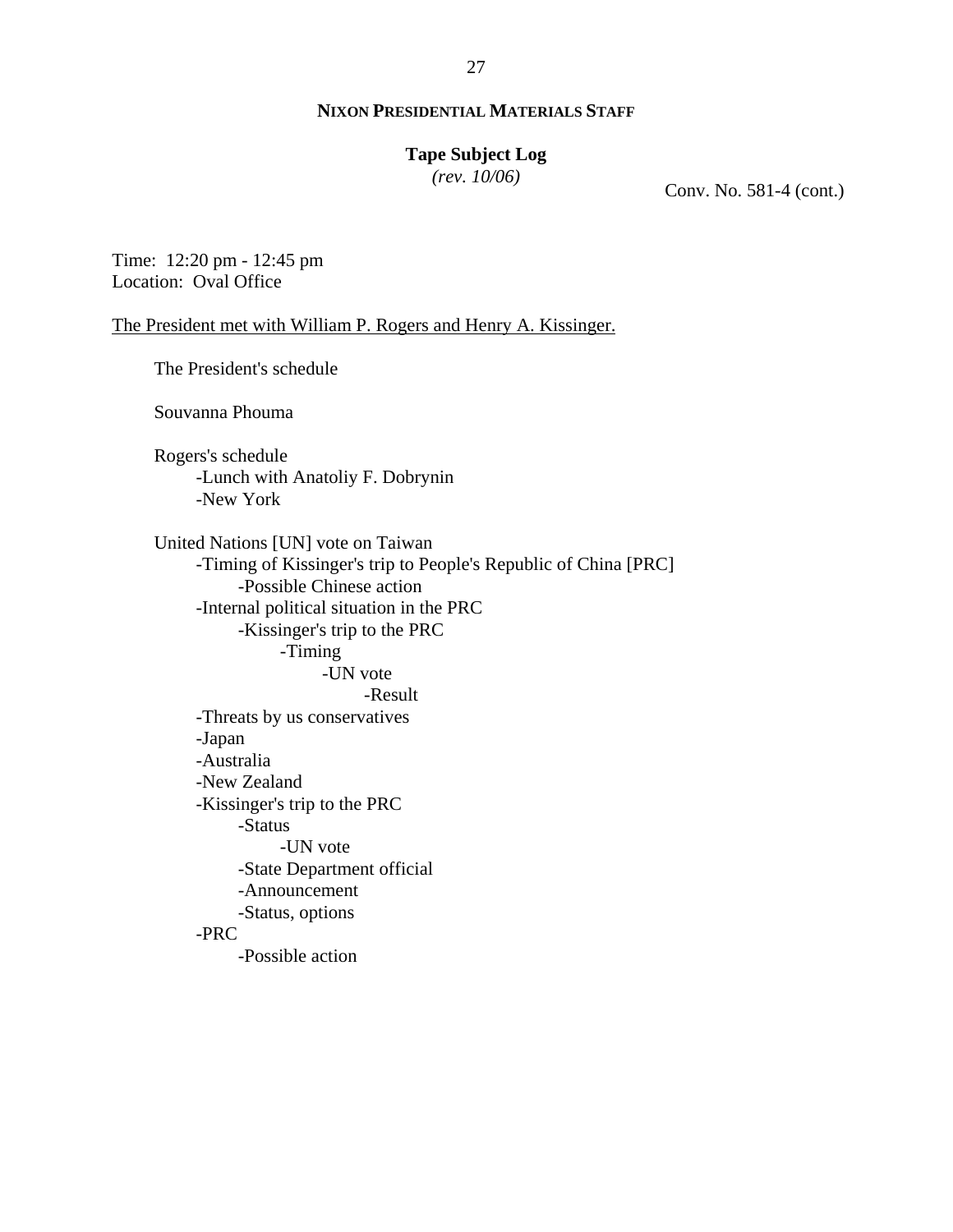#### **Tape Subject Log**

*(rev. 10/06)*

Conv. No. 581-6 (cont.)

\*\*\*\*\*\*\*\*\*\*\*\*\*\*\*\*\*\*\*\*\*\*\*\*\*\*\*\*\*\*\*\*\*\*\*\*\*\*\*\*\*\*\*\*\*\*\*\*\*\*\*\*\*\*\*\*\*\*\*\*\*\*\*\*\*\*\*\*\*\*\*\*\*\*

BEGIN WITHDRAWN ITEM NO. 1 [National Security] [Duration: 12s ]

### FOREIGN AFFAIRS

#### END WITHDRAWN ITEM NO. 1

\*\*\*\*\*\*\*\*\*\*\*\*\*\*\*\*\*\*\*\*\*\*\*\*\*\*\*\*\*\*\*\*\*\*\*\*\*\*\*\*\*\*\*\*\*\*\*\*\*\*\*\*\*\*\*\*\*\*\*\*\*\*\*\*\*\*\*\*\*\*\*\*\*\*

-US political/domestic situation -George H.W. Bush's efforts -UN -The President's meeting with Bush, morning of September 30, 1971 -PRC trip and UN vote -Timing of trip and UN vote -Gromyko's trip to the US -Timing -Gromyko's previous visit to the US -Announcement of Soviet Union summit -PRC trip -Delay -Timing with UN vote -Possible implications -Status of trip to the PRC -Timing -Gromyko's previous trip to the US -Effect of announcement of Kissinger's trip to the PRC compared to actual trip to the PRC -Timing with UN vote -[Unintelligible] -Announcement of trip -Ronald l. Ziegler -Regular briefing -Details of trip -Kissinger, Dwight L. Chapin -Preparation for forthcoming trip by the President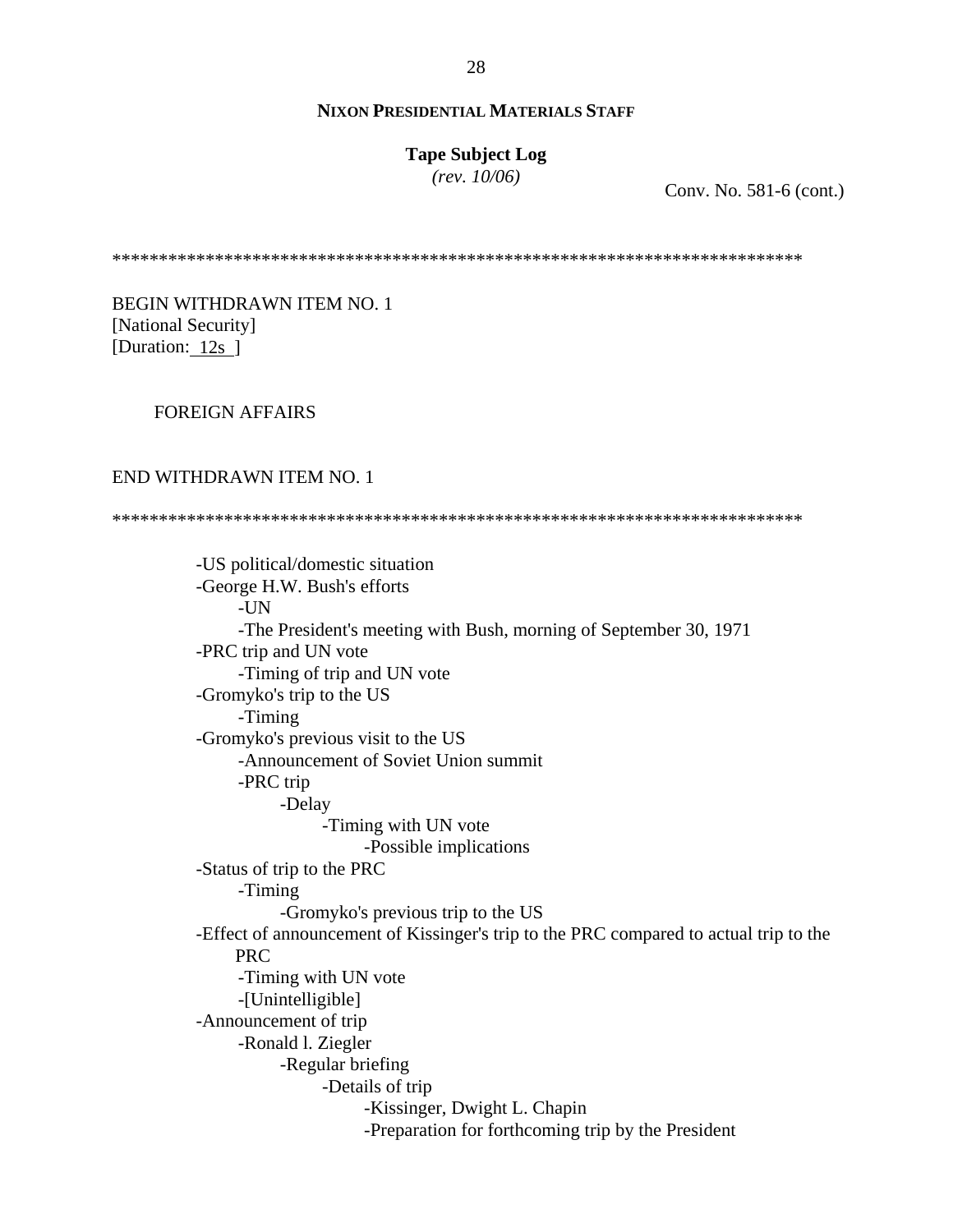#### **Tape Subject Log**

*(rev. 10/06)*

Conv. No. 581-6 (cont.)

-Date of vote -UN debate -Date -Announcement of trip -Announcement of trip -Date -US-Soviet Union relations -Meeting with Dobrynin -PRC -Lt. Gen. Vernon A. Walters -Announcement of Soviet trip -Date -Potential situation -Dates -The PRC -US position

\*\*\*\*\*\*\*\*\*\*\*\*\*\*\*\*\*\*\*\*\*\*\*\*\*\*\*\*\*\*\*\*\*\*\*\*\*\*\*\*\*\*\*\*\*\*\*\*\*\*\*\*\*\*\*\*\*\*\*\*\*\*\*\*\*\*\*\*\*\*\*\*\*\*

BEGIN WITHDRAWN ITEM NO. 2 [National Security] [Duration: 4s ]

#### FOREIGN AFFAIRS

### END WITHDRAWN ITEM NO. 2

\*\*\*\*\*\*\*\*\*\*\*\*\*\*\*\*\*\*\*\*\*\*\*\*\*\*\*\*\*\*\*\*\*\*\*\*\*\*\*\*\*\*\*\*\*\*\*\*\*\*\*\*\*\*\*\*\*\*\*\*\*\*\*\*\*\*\*\*\*\*\*\*\*\*

-Perceptions -Date of PRC trip -US dealings with the Chinese -Announcement of trip -Kissinger's PRC trip compared to the President's PRC trip -Time interval

Rogers's schedule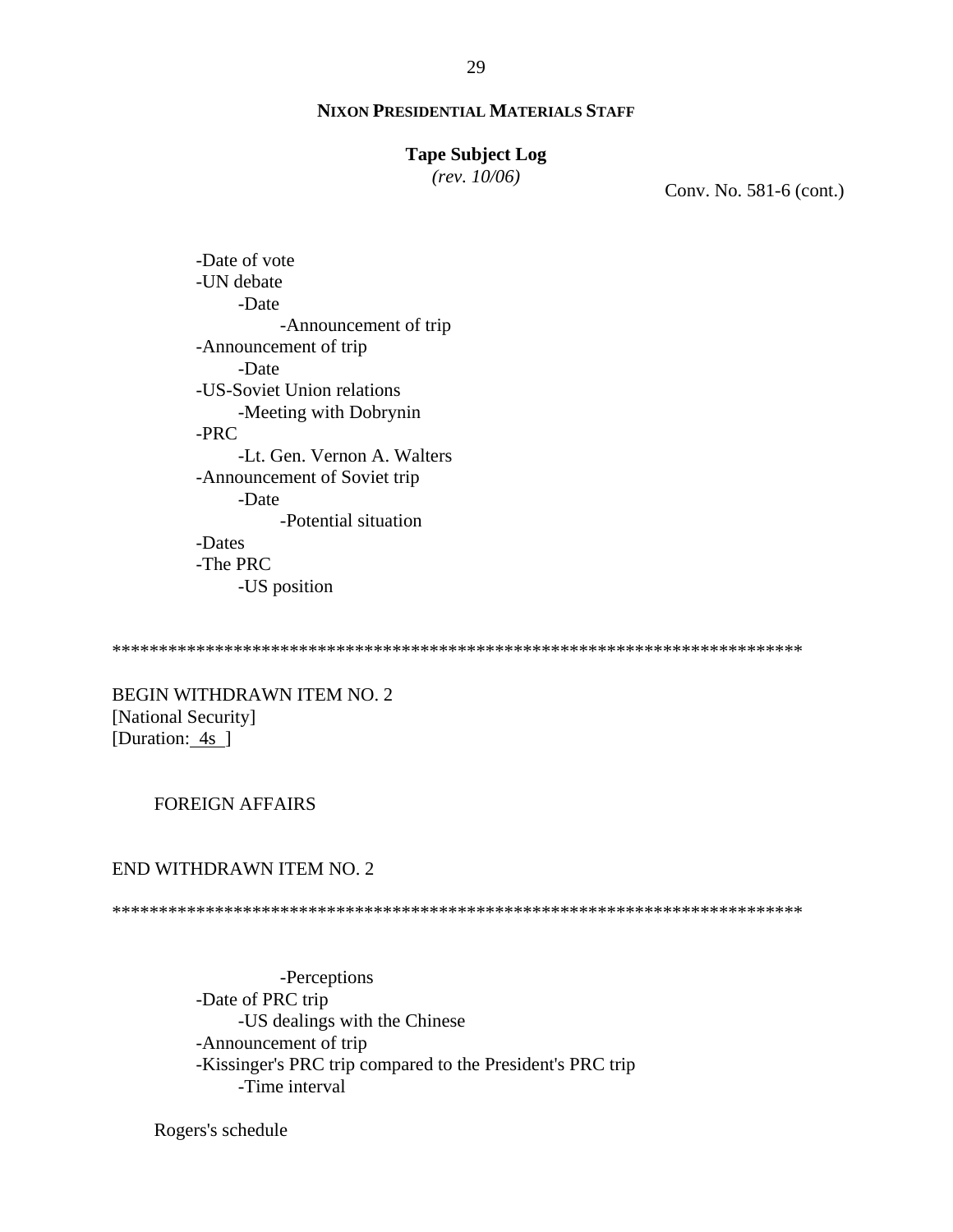#### **Tape Subject Log**

*(rev. 10/06)*

Conv. No. 581-6 (cont.)

 -Dobrynin -Gromyko -The President's conversation with Gromyko -Issues -PRC -Middle East -Brezhnev

Rogers's forthcoming meeting with Gromyko -US-Soviet Union relationship in the Middle East -Rogers's conversation with soviets -Egypt and US relations -Israel and US relations -US position -Soviet Union's view of Middle East relations -Conference on European security and cooperation -Handling by Rogers -Strategic Arms Limitation Talks [SALT] -The president's conversation with Gromyko -SALT and Europe -Wording of the President's statement -Rogers's discussions with the Soviets -The President's conversation with Gromyko

Rogers left at 12:36 pm.

US foreign policy -Announcement of PRC trip -Congressional action in the US -Josip Broz Tito's trip to the US -Announcement of PRC trip -Timing -Rogers -Date of announcement -Kissinger's PRC trip -Timing -Rogers's analysis -Vote in UN -Timing of Kissinger's presence in the PRC -Rogers -Analysis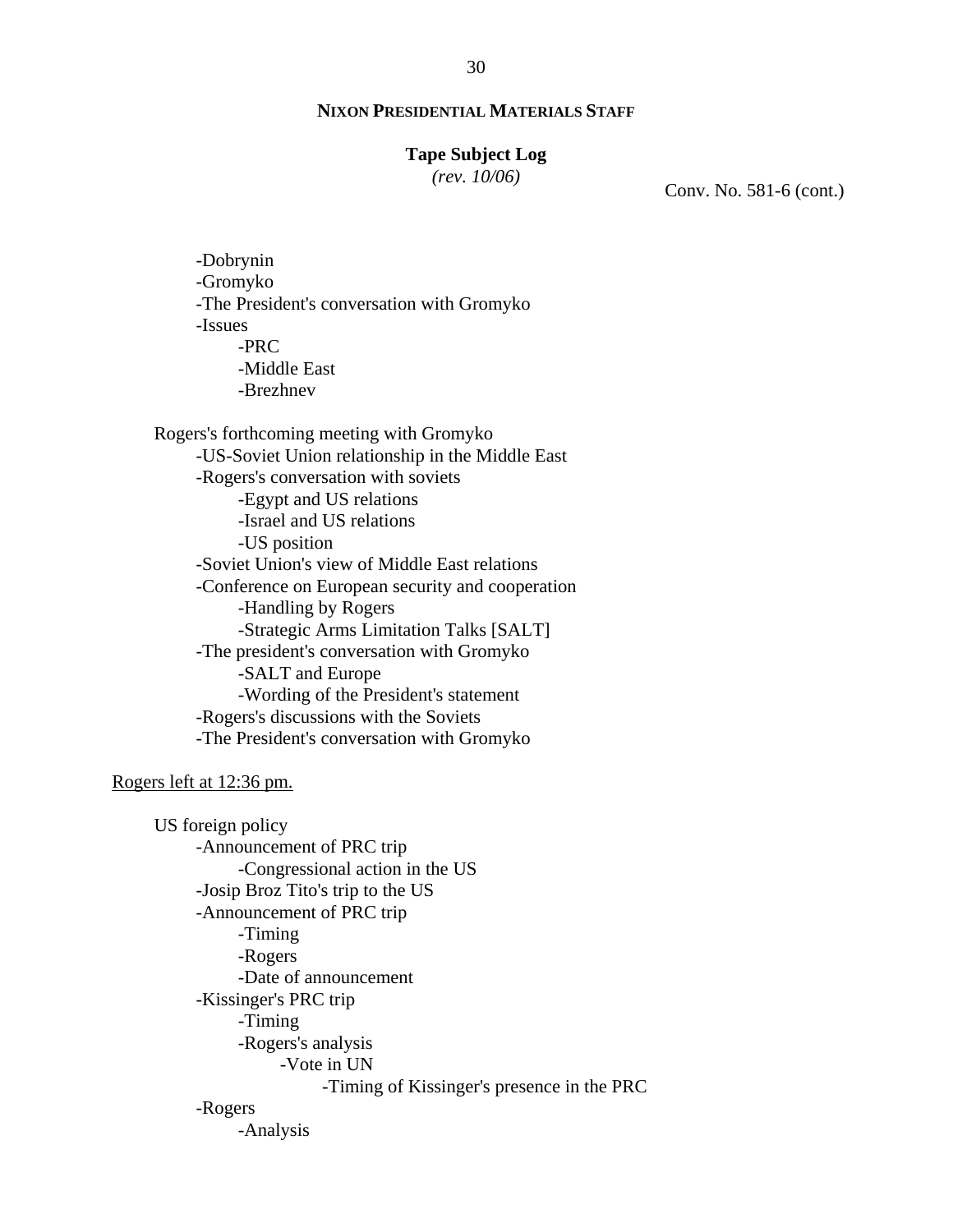### **Tape Subject Log**

*(rev. 10/06)*

Conv. No. 581-6 (cont.)

-US position -Public appearance -US communications with the PRC -Announcement -Gromyko's visit to the US -Dates of trip and announcement -UN debate and vote -Previous years' schedule -Kissinger's presence in the PRC -Possible speech by Bush -Haig's trip to Vietnam -Kissinger's meeting with traveling members -Results of trip -Domestic situation -Nguyen Van Thieu -Samuel David Berger -Tran Kiem -Ellsworth F. Bunker -Charles Whitehouse -Kissinger's trip to the PRC -Rogers's analysis -Dates of communication with PRC -Schedule -Tito visit -Trip by Kissinger -Georges J.R. Pompidou

Kissinger left at 12:45 pm.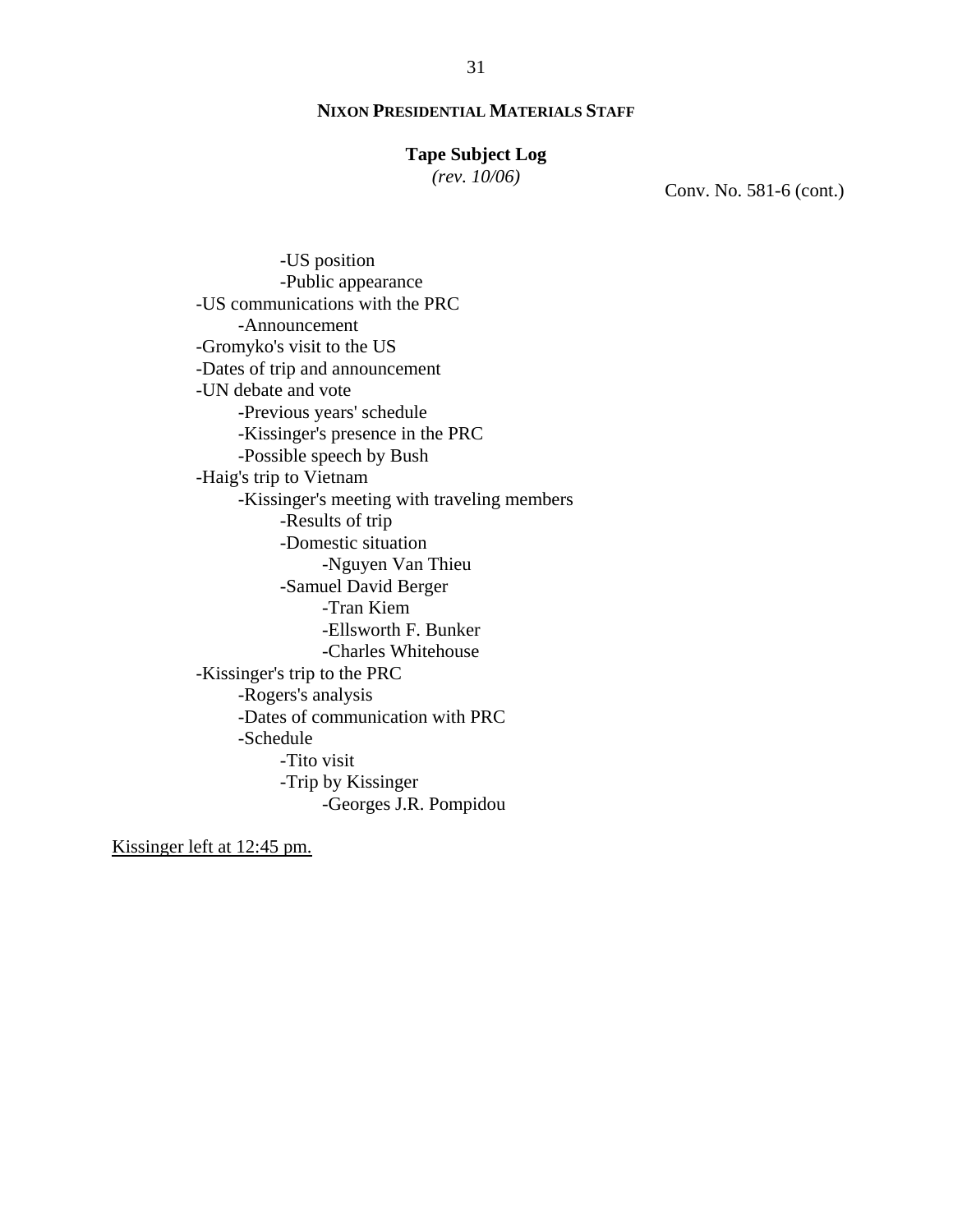### **Tape Subject Log**

*(rev. 10/06)*

Conversation No. 581-7

Date: September 30, 1971 Time: 12:45 pm - 12:51 pm Location: Oval Office

The President met with Virginia H. Knauer, Lt. Gen. Herman Nickerson, Jr., Richard H. Grant, Marion F. Gregory. [The White House photographer was present at the beginning of the meeting]

[General conversation]

Consumerism -Date

Credit unions -Enrollment of the President -Increase of enrollment -More effective operations

**Gifts** 

-Presidential cufflinks

Knauer, *et al.* left at 12:51 pm.

Conversation No. 581-8

Date: September 30, 1971 Time: 12:51 pm Location: Oval Office

The President met with Stephen B. Bull.

The President's schedule -Meeting with newspaper carriers

#### Bull left at 12:51 pm.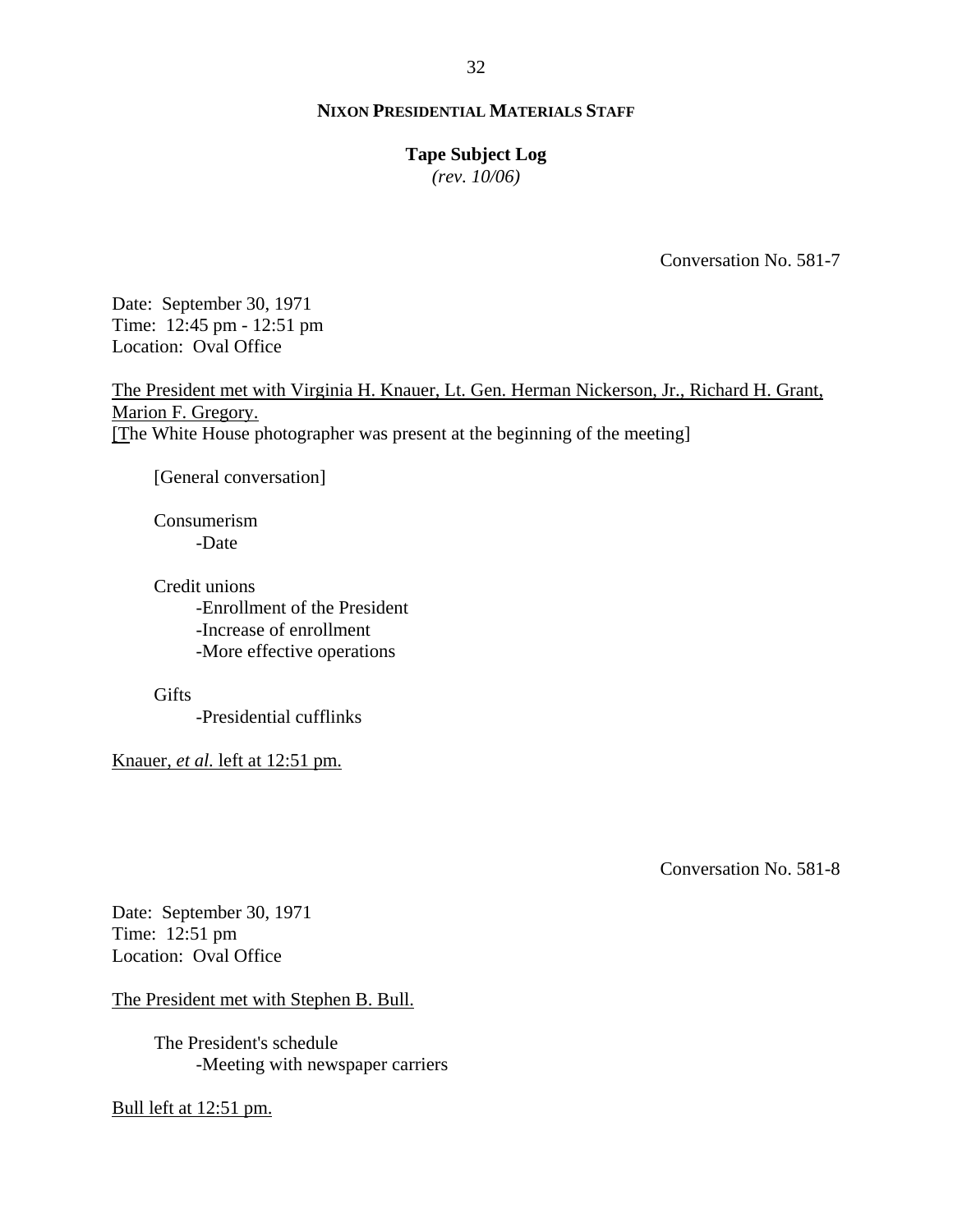# **Tape Subject Log**

*(rev. 10/06)*

Conversation No. 581-9

Date: September 30, 1971 Time: 12:51 pm - 12:58 pm Location: Oval Office

The President met with L. Scott Olson, Curtis Sliwa, Jimmy French, Kevin Markwell, Christopher Messina, Bruce Hynes, David Bell, Jr., Glenn Norris, Millard Hall, David Byers, John Neeld, John Neurschwander, Gretchen McHale, Charles W. Colson, Neal Ball and DeVan L. Shumway. [The White House photographer and members of the press were present at the beginning of the meeting]

Greeting

Introduction -L. Scott Olson

Home towns of carriers

Jimmy French, *Philadelphia Daily News* -Support for the President

Presidential gifts

Delivery of newspapers

Olson, *et al.* left at 12:58 pm.

Conversation No. 581-10

Date: September 30, 1971 Time: 12:58 pm Location: Oval Office

The President met with Stephen B. Bull.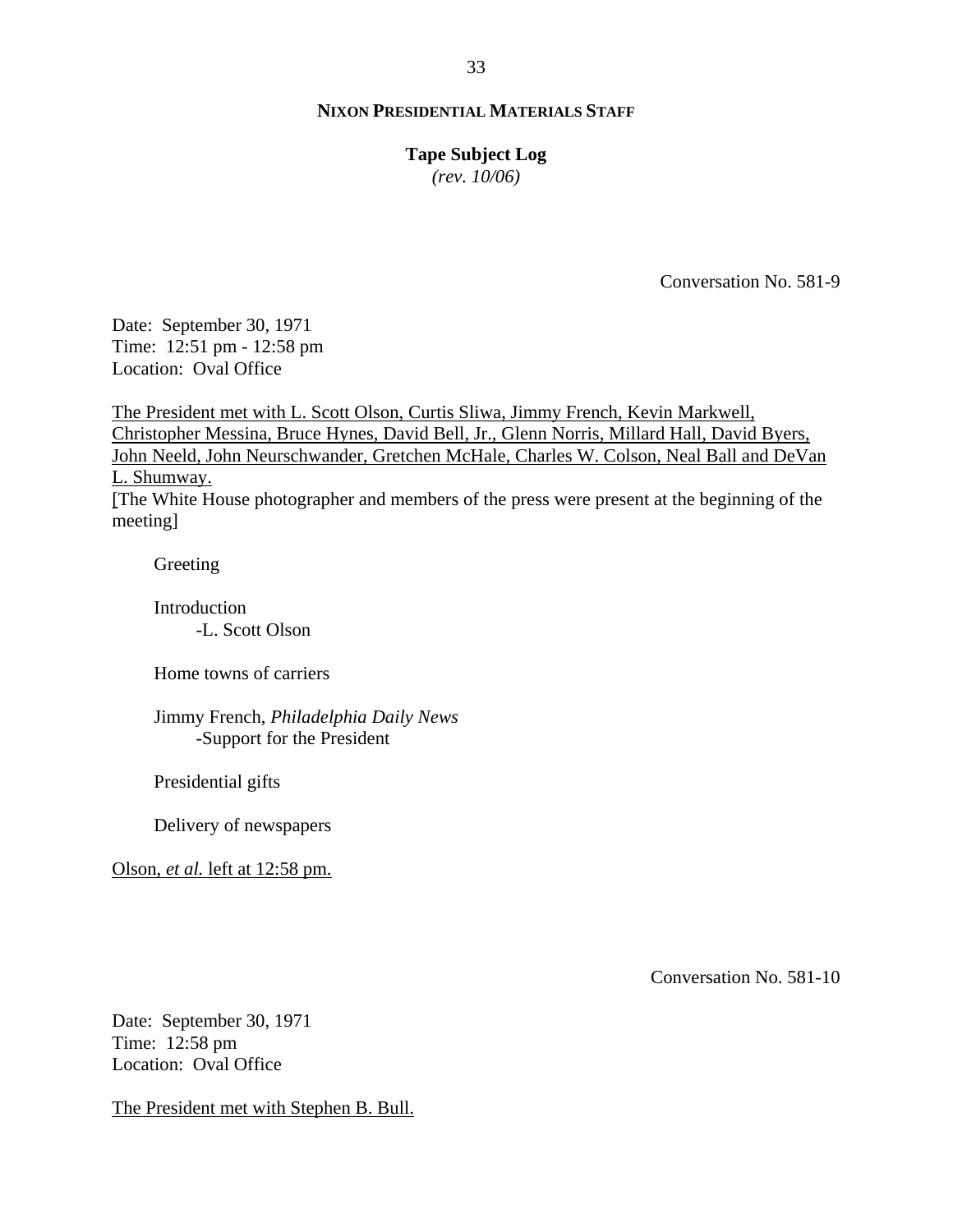### **Tape Subject Log**

*(rev. 10/06)*

The President's schedule -Forthcoming meeting with George P. Shultz -Herbert Stein

### Bull left at 12:58 pm.

Conversation No. 581-11

Date: September 30, 1971 Time: 12:58 pm - 2:11 pm Location: Oval Office

#### The President met with George P. Shultz and Herbert Stein.

**Greetings** 

US economic policies -Memo from Arthur F. Burns to Shultz

An unknown man entered at an unknown time after 12:58 pm.

Copies -Shultz -Stein

### The unknown man left at an unknown time before 2:11 pm.

Setting up of group -Problems -Type of situation -Individuals involved -Connally

### Henry A. Kissinger entered at an unknown time after 12:58 pm.

The President's schedule

Refreshments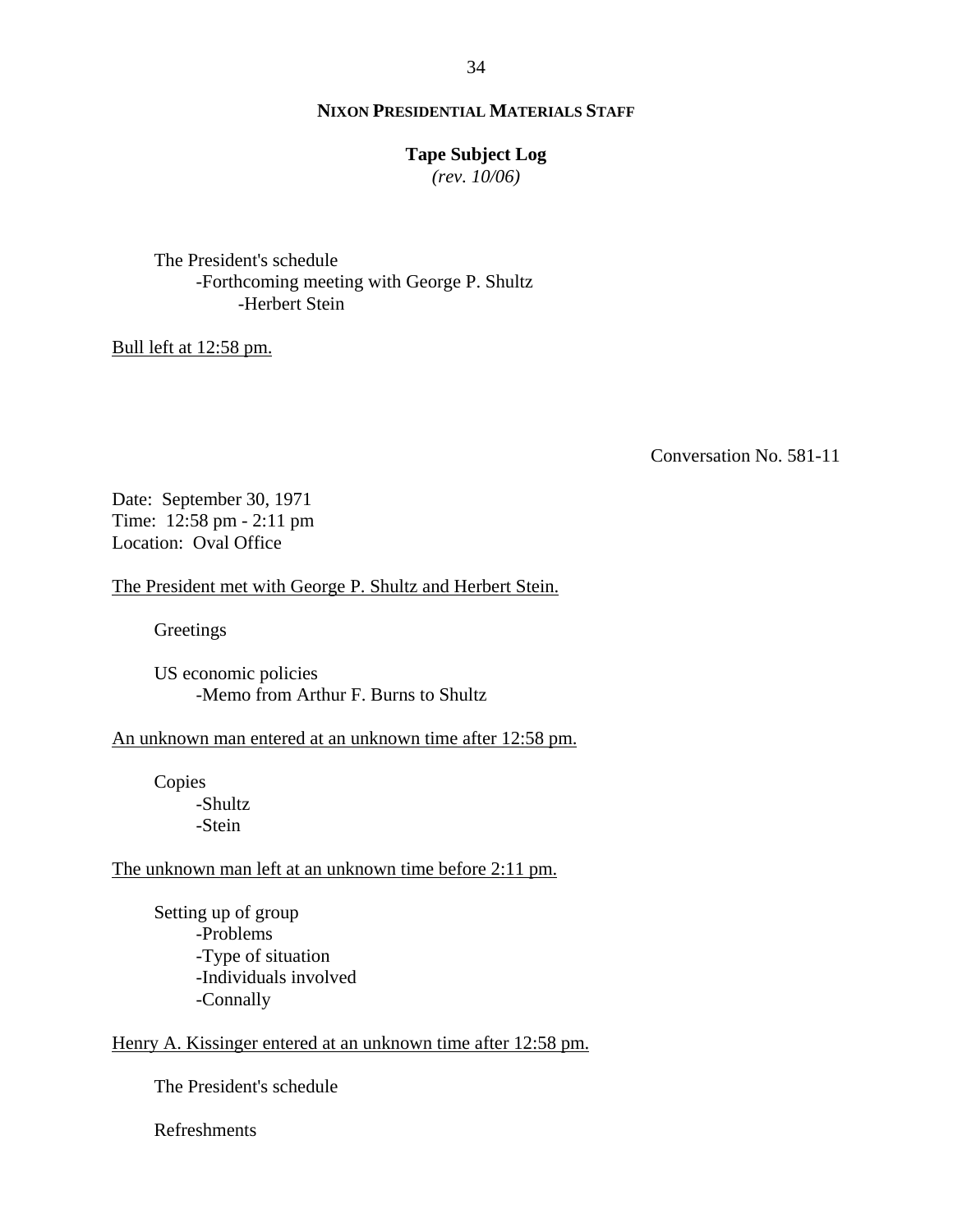35

### **NIXON PRESIDENTIAL MATERIALS STAFF**

#### **Tape Subject Log**

*(rev. 10/06)*

Conv. No. 581-11 (cont.)

The President and Kissinger left at an unknown time before 2:11 pm.

The President's view of the budget

Arthur F. Burns's actions

Steel contract -Employers' fears regarding Phase II

Manolo Sanchez entered at an unknown time after 12:58 pm.

Refreshments

Sanchez left at an unknown time before 2:11 pm.

The President entered at an unknown time after 12:58 pm.

US economic policy -Decisions -Forthcoming election -Memo -Burns's proposals -Persistence -Meetings with interest groups -Role -Fears of unregulated economy -Wages and prices -Burns -Post-freeze action -Rate of thaw -Rate increases -Percentage -Labor reactions -Government board and standards -Cooperation from labor -Tripartite board -Labor group -Review of standards by government -Strike negotiations -Harry Bridges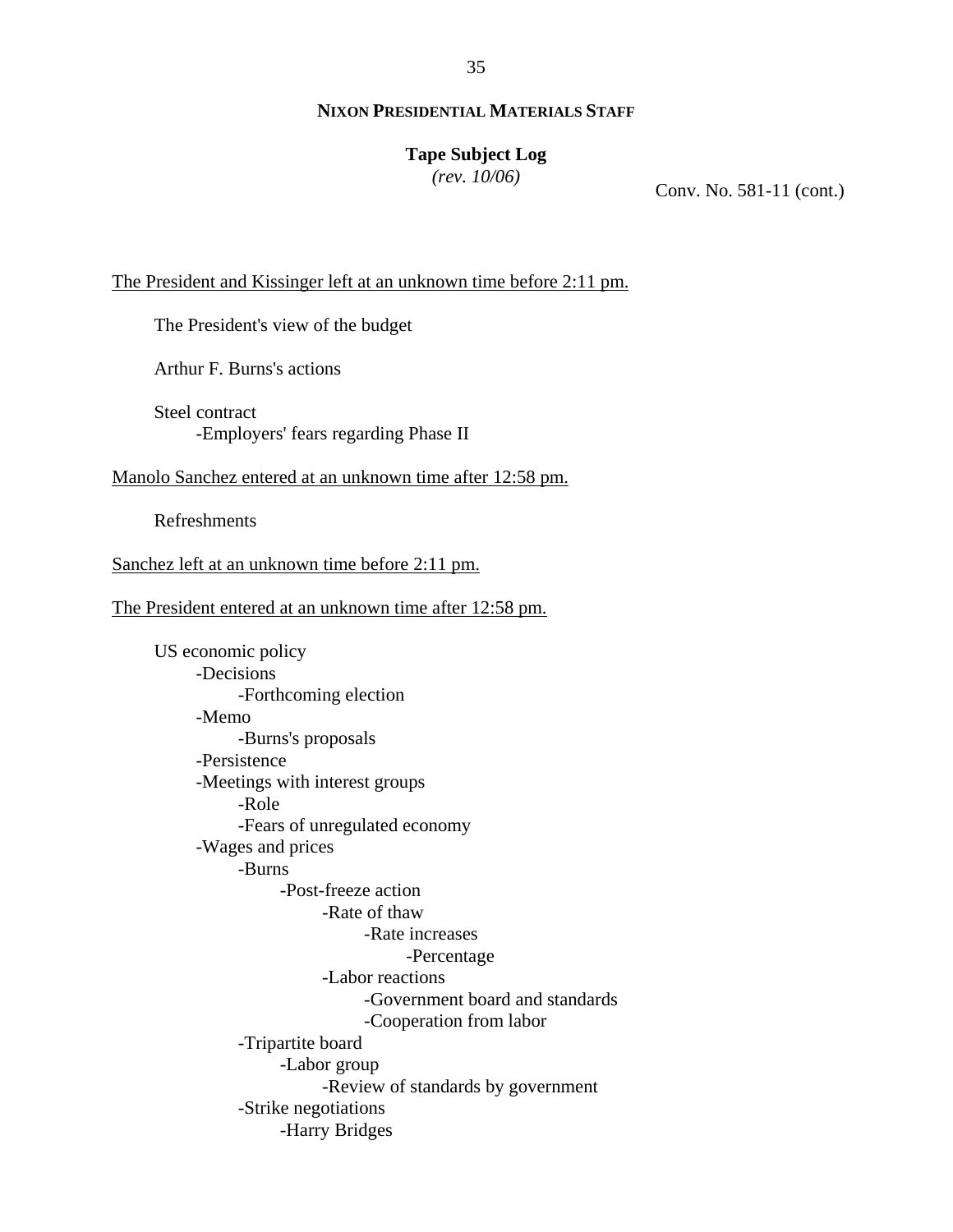#### **Tape Subject Log**

*(rev. 10/06)*

Conv. No. 581-11 (cont.)

-Settlement -Wage issue -Contract -Amount -Time duration -Percentage -Tripartite board with labor -Effect -Standards -Results on wage system -Increases compared to decreases -Business reaction to Wage Board -Criticism from public members of Board -Voting -Possible walkout by labor members -Labor domination -Decrease -Possible results from Wage Board -Demands from labor -Participation in standard-setting and contracts -Confrontation between government and labor people -Perception of government, labor -Particular issues -Handling -Results -Burns -Labor problems -Future -Options -Inflation -Tighter standards -Wage Board, Cost of Living Council -Apportionment of blame -The President -Wage-price Board -Burns -Freeze -Specifics -Equity -Question of workable process -Solving problems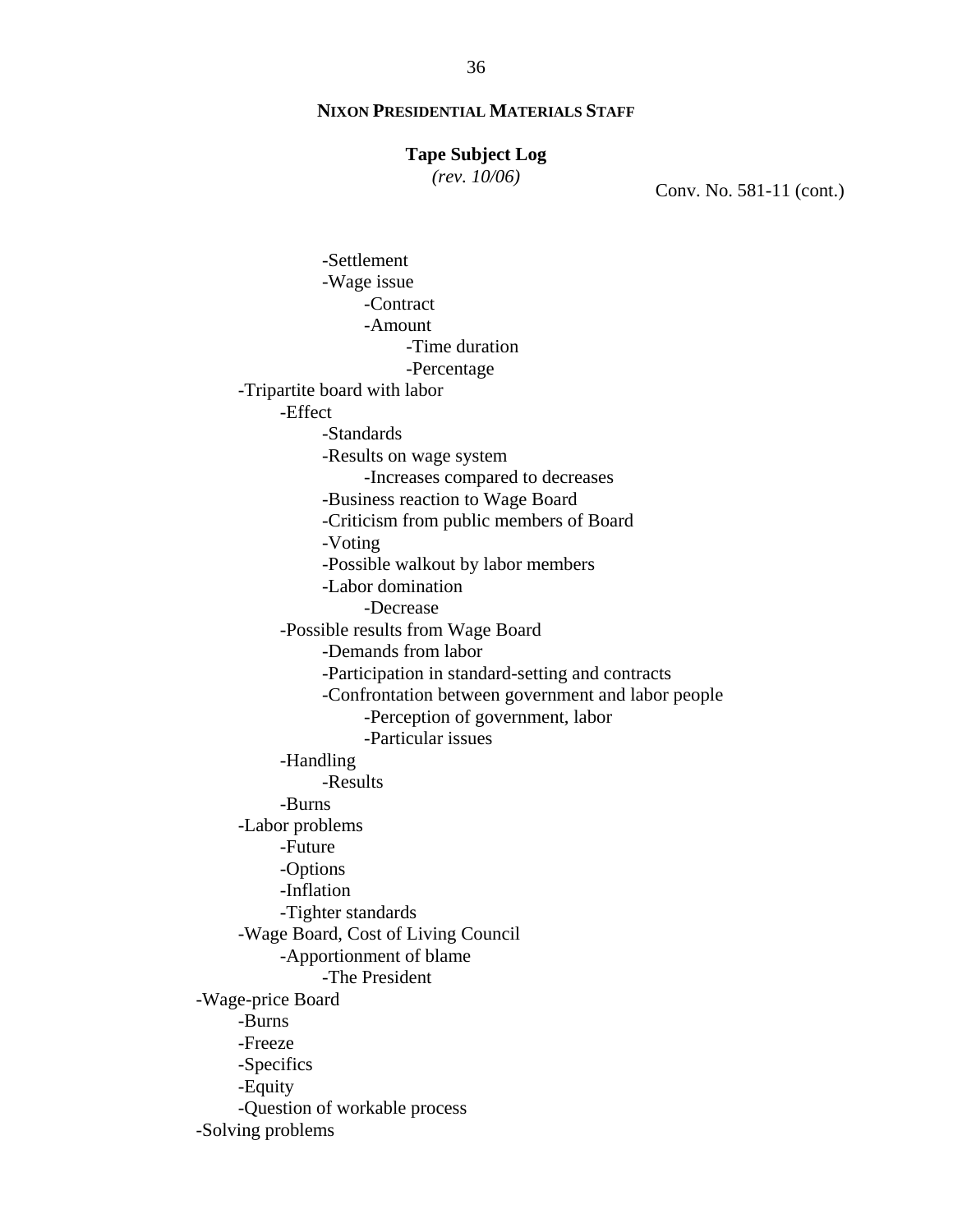#### **Tape Subject Log**

*(rev. 10/06)*

Conv. No. 581-11 (cont.)

-Methods of delay -Mechanism -Milk pricing -Bureaucracy -Booklet -Goals -Interest -Wages -Organization chart -Cost of Living Council -Frank Fitzsimmons -Agriculture -Staff -Price/cost/profits board -Pay Board -Rent Board -George W. Romney -Procedure -Results -Bureaucracy -Rent control -Desirability -The President's announcement on Phase II -Rent control -Procedure -Landlord's controls -Stipulations -Impact before 1972 election -Handling of rent issue -Price/cost/profits board -Standards -Romney -Price/Cost/Profits board -Perceptions of term "profit" -Politics -Profits -Banks -Federal Reserve Banks -Profit margins of firms -Wages and prices -Productivity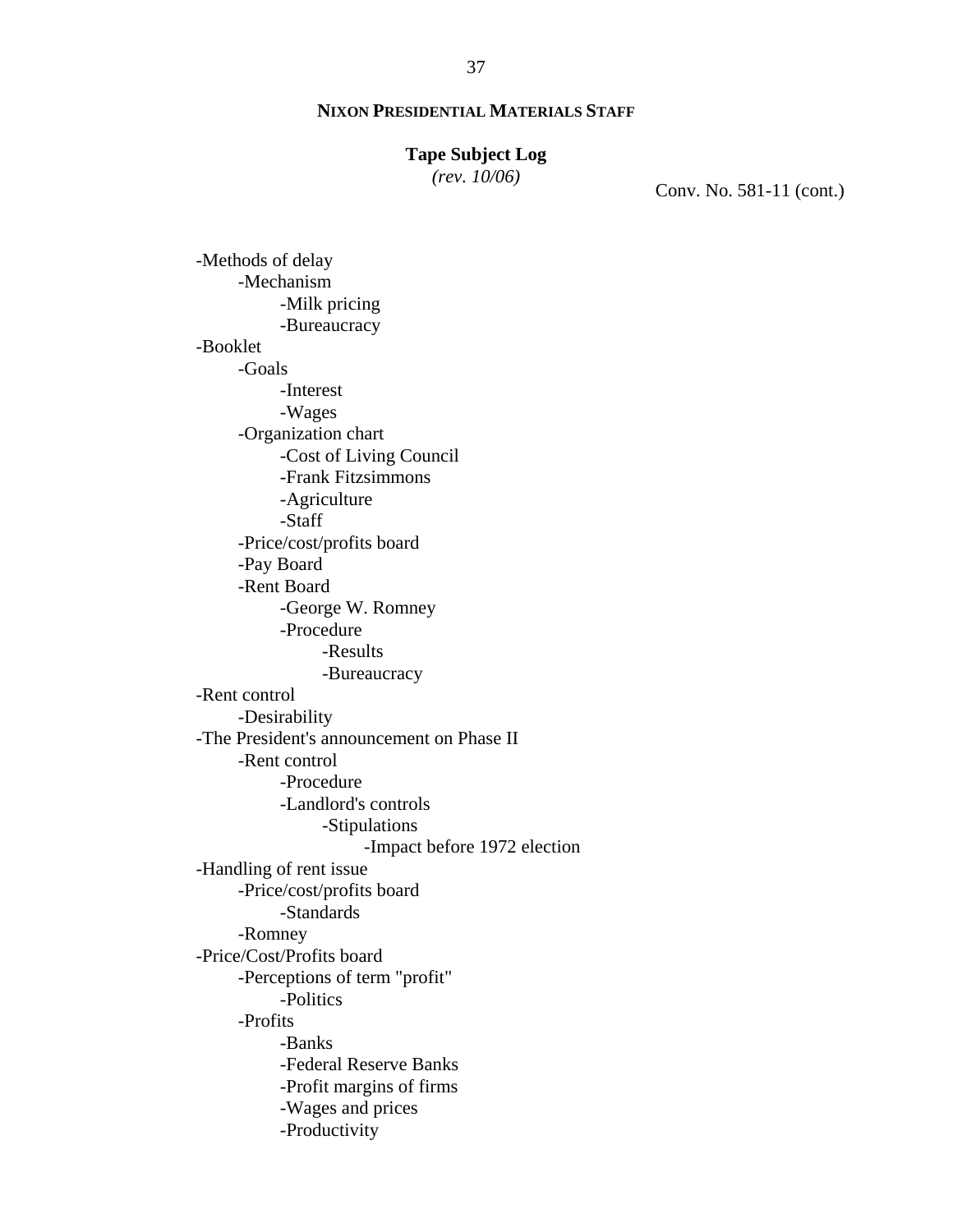#### **Tape Subject Log**

*(rev. 10/06)*

Conv. No. 581-11 (cont.)

-Prices -Inelasticity -Reduction -Raising profits -Business interests -Wall Street -Price Commission or board vis-a-vis an administrator -Judgmental nature of task -Automobile industry -Deferred wages -Price reduction -General Motors, Ford, Chrysler, American Motors Corporation [AMC] -Controlling profits -Legal situation -Setting prices -Price fluctuations -Profits -Absorbing costs -Inflation -Windfall profit problem -Action on prices -Government role -Revenues -Proposal of plan to the President -The President's trip to Florida -Draft of speech for the President -The President's possible speech on economics -Forum, structure of remarks -Time length -Connally -Answering questions -The President's knowledge of subject -Memo on economics -The President's proposed speech on economics -Introductory type of remarks -Connally's actions -Comparison to statement on freeze -Cooperation by labor and public -Appeal by the President -Tripartite board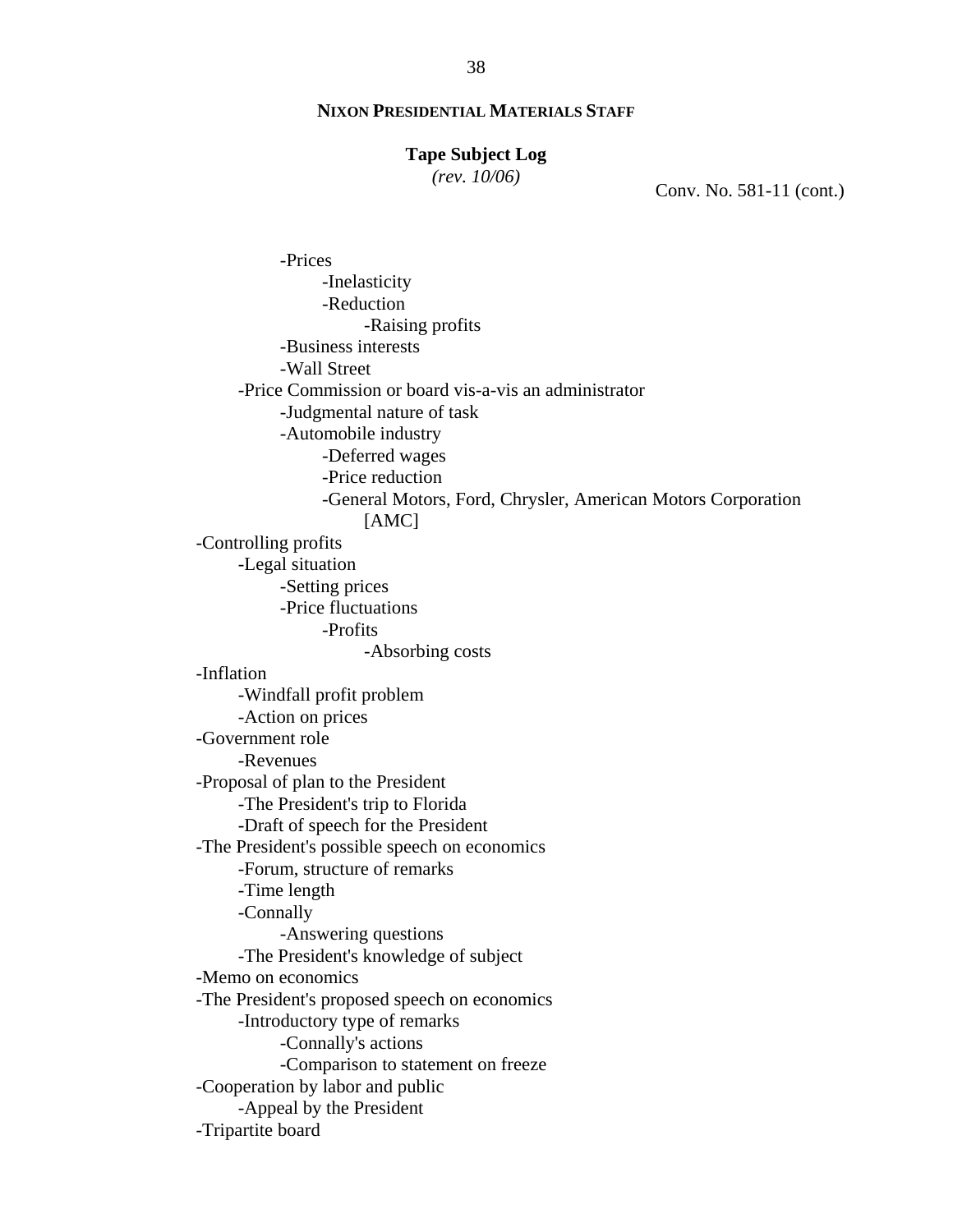#### **Tape Subject Log**

*(rev. 10/06)*

Conv. No. 581-11 (cont.)

-Handling of establishment -Preparation for labor group -Service on board by labor group representatives -Possible problems -Domination by labor unions -Need for balance between labor and public groups -Labor -Shultz and Stein's roles, responsibilities -Need for a board -Stein's son's views [Benjamin Stein?] -Wages -Raising -Effect on lower wages -Korean War period -Tripartite board -Burns -Option -Labor's role -Burns's position and attitude -Connally -Connally -Analysis and strategy -Anti-labor, anti-"little man" -Interest rates -Profits -Connally and Cost of Living Council -Trade -Transitions -Freeze -Burns's reactions -Labor reactions -Length of freeze -Labor contracts -Management -Reaction to contract issues -James M. Roche -United Auto Workers [UAW] demands -Memo -UAW contract status -Effect on prices -Further action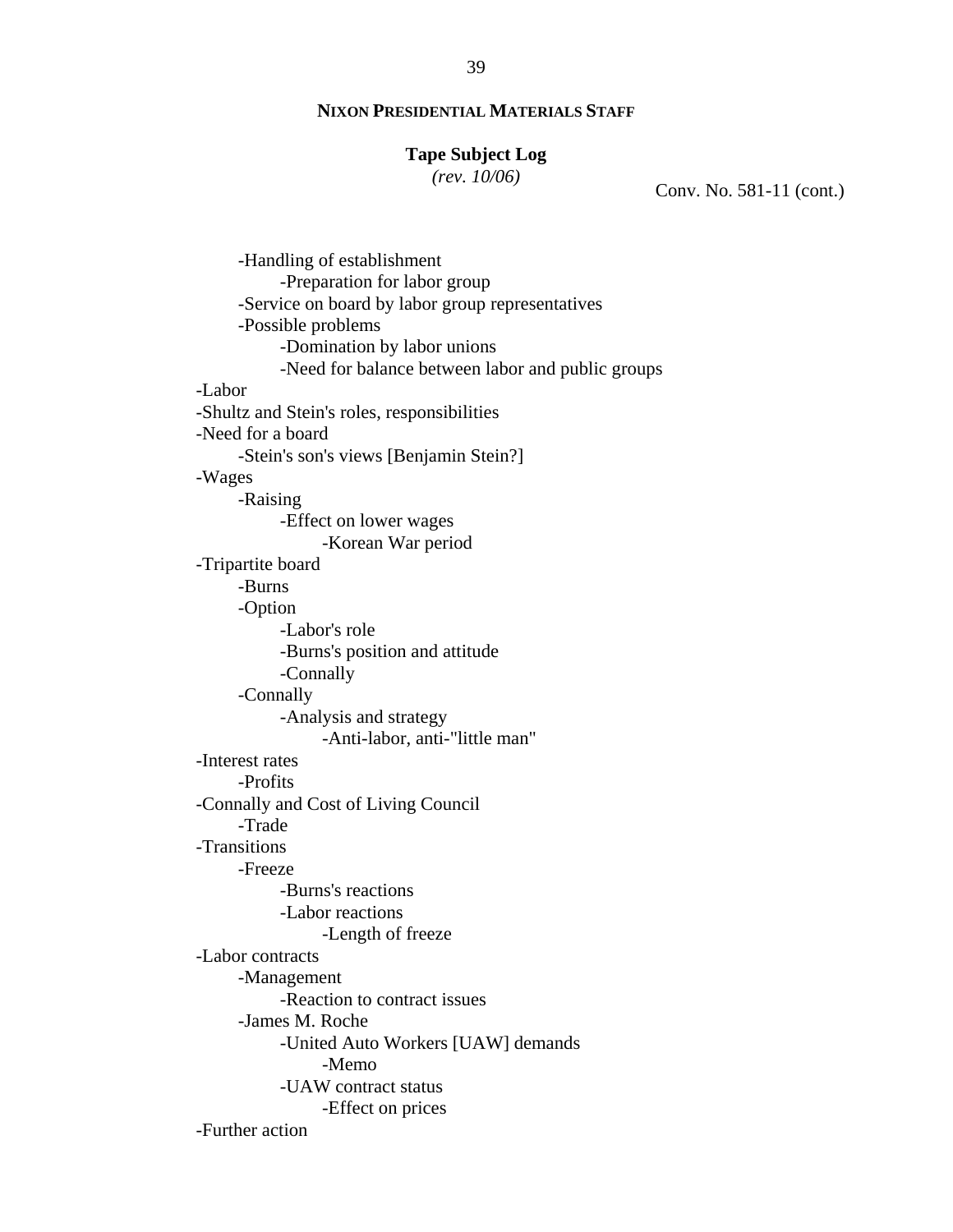#### **Tape Subject Log**

*(rev. 10/06)*

Conv. No. 581-11 (cont.)

-Dates, timing -Shultz -Labor -The President's schedule -Dates -Reasons for timing of announcement -Effect on stock market -The President's decision on commission/board -Dates -Timing -Speculations -Rent control -General price control -Title of board -State, local and federal government pay -Potential problems -Health industry -Government responsibility -Consumer Price Index [CPI] -Medical areas -Growth -Atypical labor management structure -Non-profit nature -Construction industry -Health industry -Government control -Funds -Stipulating conditions -Phase II -Allegations of permanent control -Health industry -Health, Education and Welfare [HEWs] plans -Voluntary cooperation -Price, profits focus of board -Stans -Burns -Name as reflection of content -Windfall profits -Price and profits -Use of word "rent" -Cost/price/profit board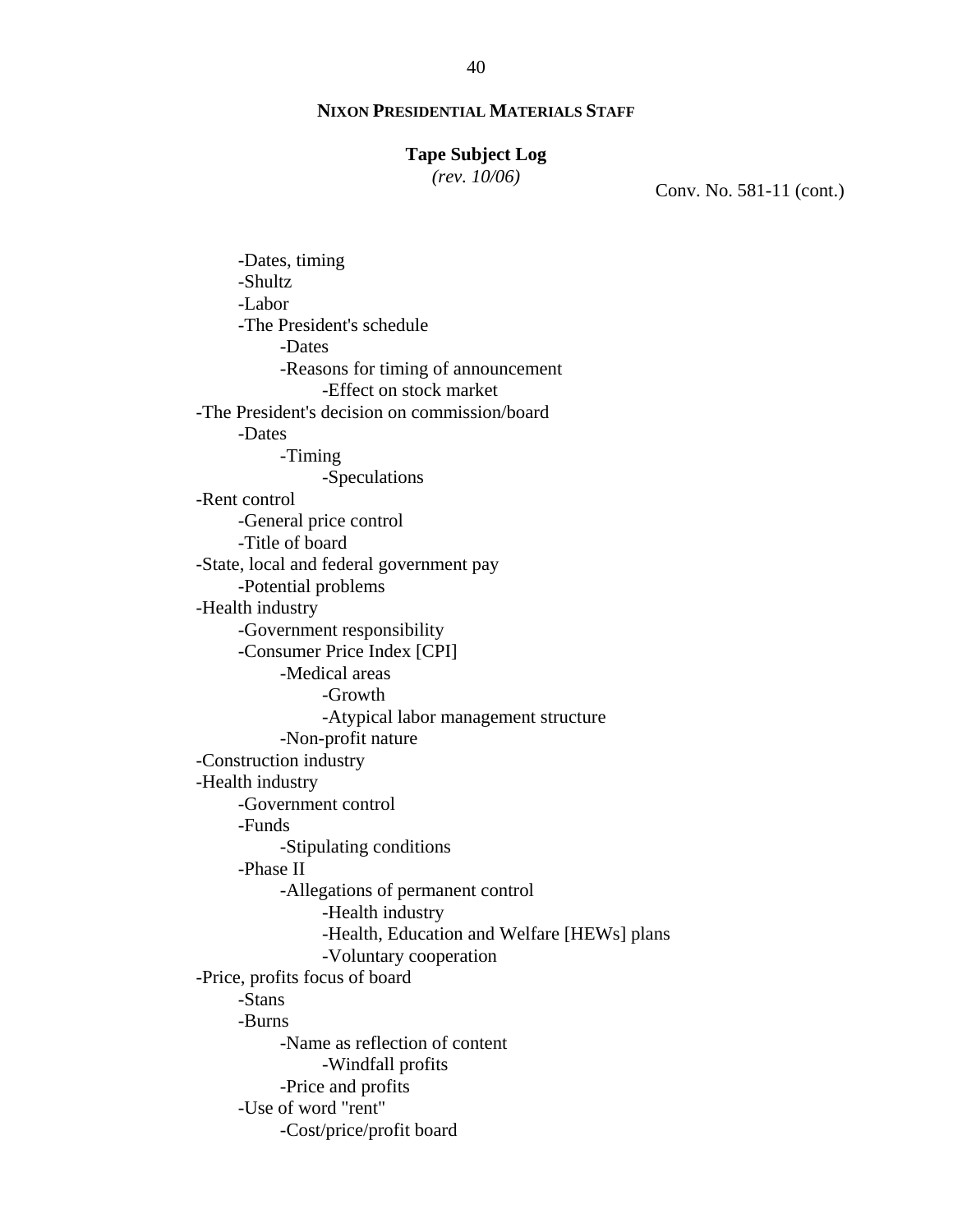#### **Tape Subject Log**

*(rev. 10/06)*

Conv. No. 581-11 (cont.)

-Price and profit board -Reasoning for name -The word "cost" -Connotations of profit -Burns's suggestion and approval of terms -Words "rent" and "price" -Title -Government pay -Local interests -Legislators -Arizona -Patriotism -Raising taxes in cooperation with the freeze -Question by legislators of government expectations -Productivity -Problem of federal government instructing state and local governments -Revenue sharing -Situation -Congress's role, options -Possible establishment of an Office of Price Administration -Phase II -Cost of Living Council -Task force on de-control -Tax board for controls -Phasing out of controls -Establishment of new economic boards -Staffing -Assignment of existing personnel vs. Congressional responsibility -Congressional control -Restraints -Connally -Cabinet response -Assignment of personnel -Importance of task -Perception of war against inflation -Assignment of personnel -Interest rates -CPI -Burns -Raising money supply -Current trends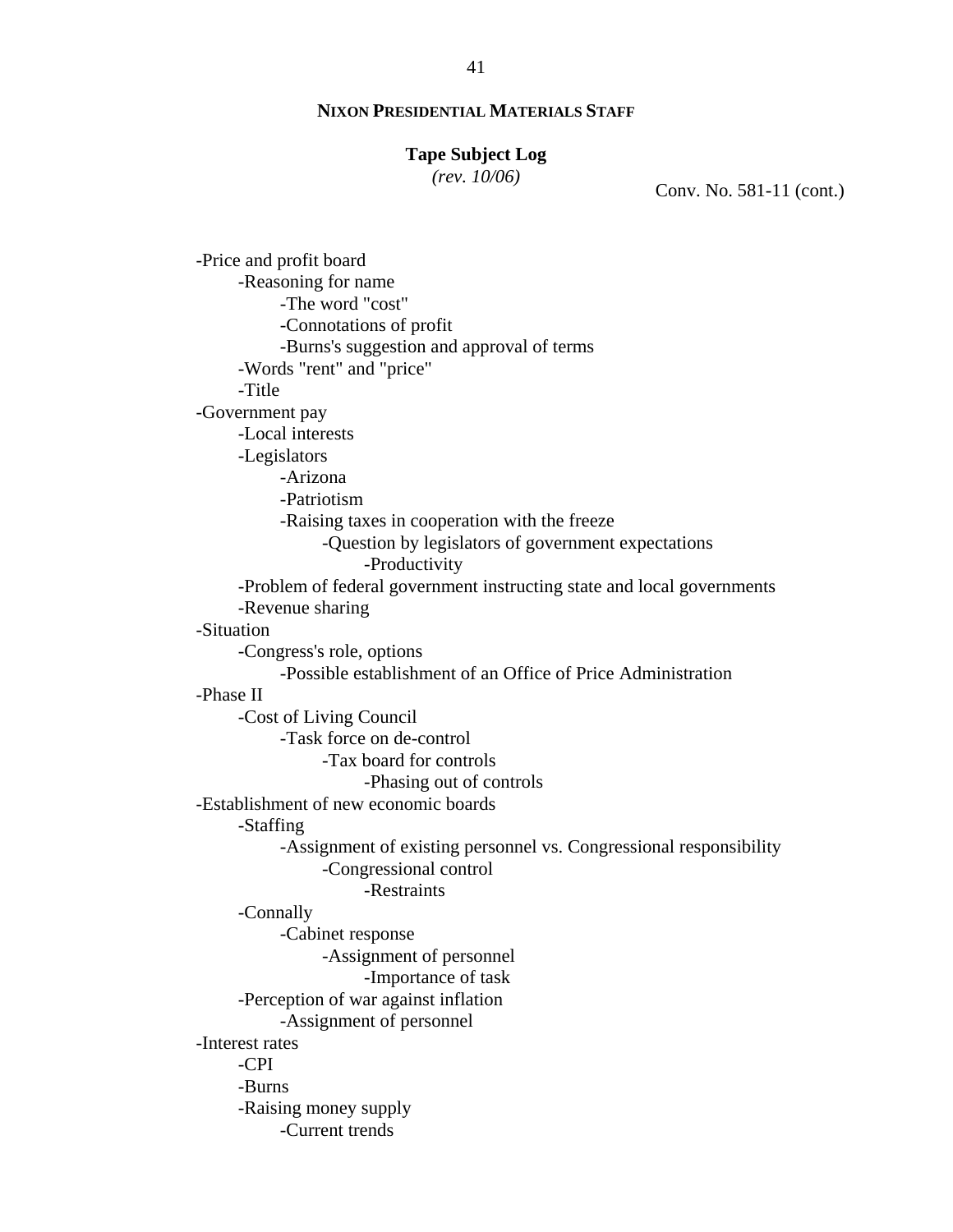#### **Tape Subject Log**

*(rev. 10/06)*

Conv. No. 581-11 (cont.)

-Effect of decline in supply -Problems -Control of interest rates -Appeasing people -Burns -Money supply -Possible problems -Connally -Connally -Chairmanship of several banks -Effect -Schedule -Economic plan -Taking action -Shultz's and Stein's knowledge -Connally -The President's trip to Florida -Shultz, Stein and Connally -Tripartite board option -Burns -Connally -Deadline of freeze -Labor -Perceptions of effect of action -Question of George Meany's intentions -Profits -Productivity Commission -Enlargement -State and local government -Agriculture -Status -Third quarter -Money supply -Burns -Second quarter -Percentage -Rising trend -Correlation between rise in CPI and money supply -Date -Congressional action -Investment credit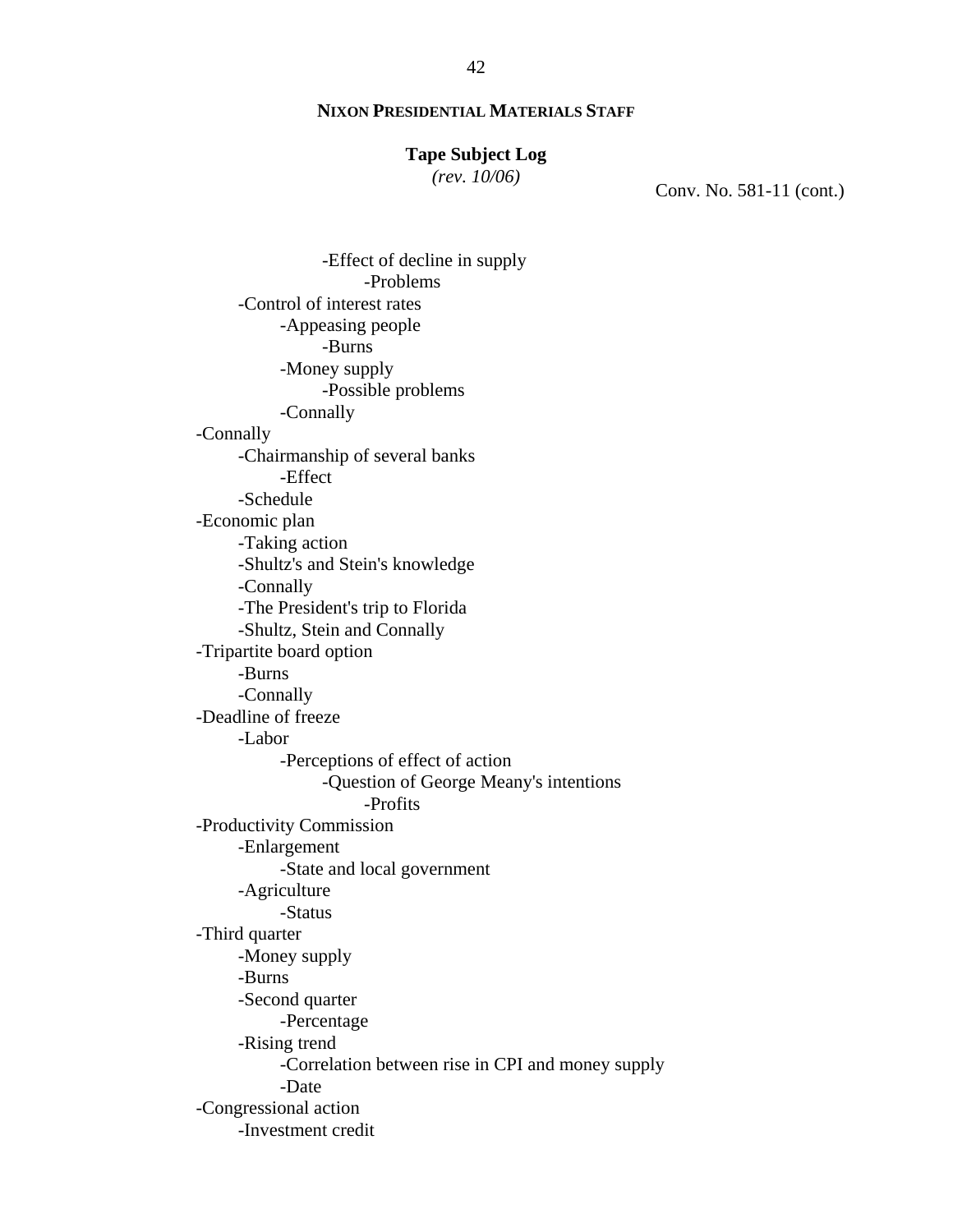#### **Tape Subject Log**

*(rev. 10/06)*

Conv. No. 581-11 (cont.)

-Passage in Congress -Effect -Proposal compared to actual results -Camp David economic meeting -Longshoremen's and coal industry's labor settlement efforts -Effect Working schedule for Stein, Shultz and the President -Meeting -Date -Connally -Date -The President's trip to Florida -Connally -Meeting -Date -Economic experts -Announcement on post-freeze economic action -Date -Difference of dates -Effect -Federal pay increase -Hearings by Senate Banking and Currency Committee -Date -Effect -Television coverage -Time of day -The President's trip to West Virginia -Newspaper coverage -Handling -Prime time television -The President's appearance, options -Time -Connally's appearance -Conversation between Connally, Shultz, and Stein -Effect of announcement -Wage and price freeze announcement -Date -Time of day -Conversation between Connally, Shultz and Stein -Supporting material